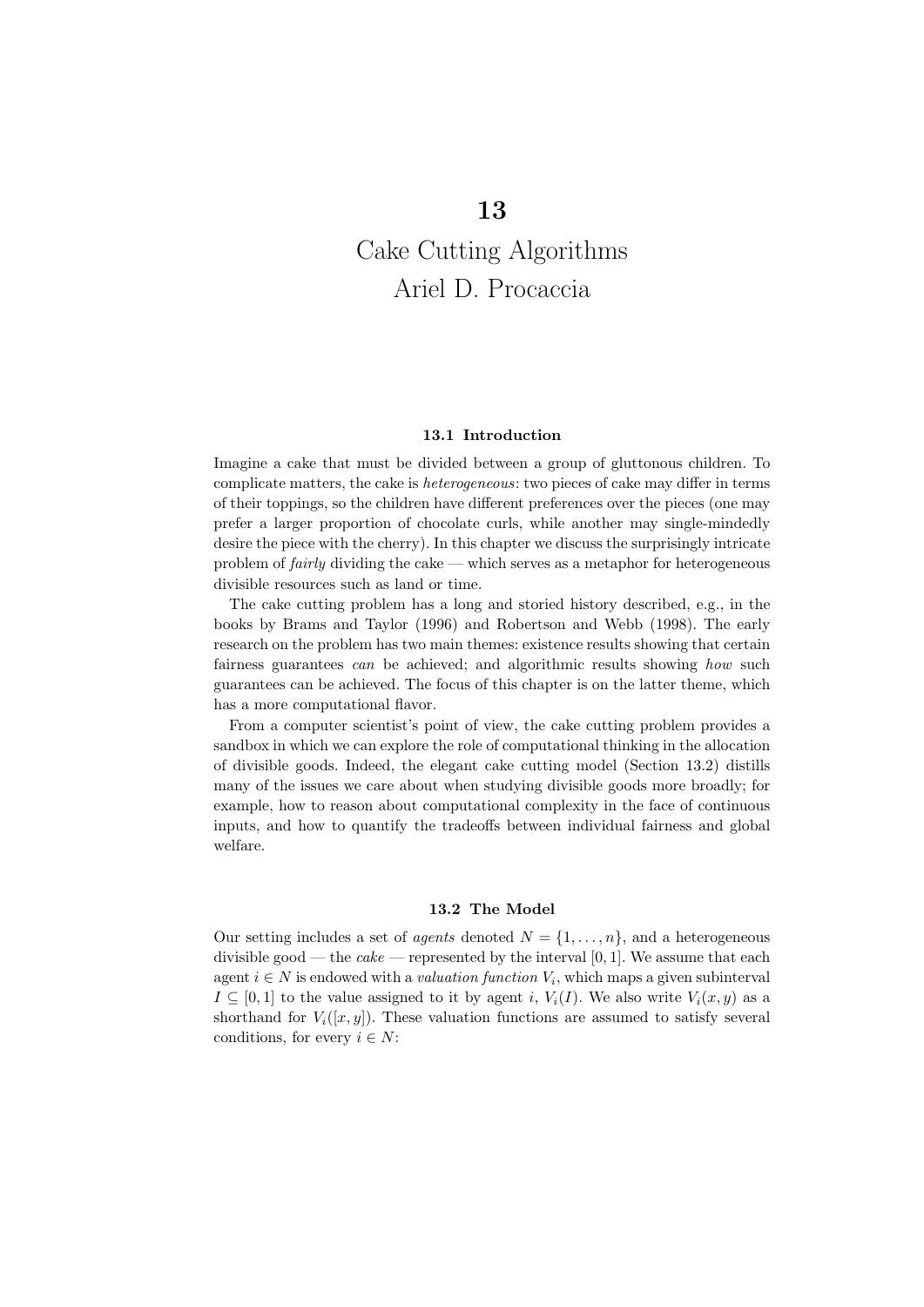- *Normalization*:  $V_i(0, 1) = 1$ .
- Divisibility: For every subinterval  $[x, y]$  and  $0 \leq \lambda \leq 1$  there exists a point  $z \in [x, y]$  such that  $V_i(x, z) = \lambda V_i(x, y)$ .
- *Non-negativity:* For every subinterval  $I, V_i(I) \geq 0$ .

The divisibility property implies that the valuation functions are non-atomic, that is,  $V_i(x, x) = 0$  for every  $x \in [0, 1]$ . This property allows us to ignore the boundaries of intervals, and in particular we can treat two intervals as disjoint if their intersection is a singleton. We denote the length of an interval I by  $\ell(I)$ , i.e.,  $\ell([x, y]) = y - x.$ 

A piece of cake is a finite union of disjoint intervals. We can alternatively view a piece of cake X as a set of intervals, which allows us to write  $I \in X$ . To extend the valuation functions to pieces of cake, we also assume:

• Additivity: For two disjoint subintervals  $I, I', V_i(I) + V_i(I') = V_i(I \cup I')$ .

The value of  $i \in N$  for a piece X is then simply  $V_i(X) = \sum_{I \in X} V_i(I)$ , and its length is  $\ell(X) = \sum_{I \in X} \ell(I).$ 

A slightly more specific model for valuation functions assumes that each agent  $i \in N$  has a non-negative integrable value density function  $v_i$ . Given a piece of cake X, we let  $V_i(X) = \int_{x \in X} v_i(x) dx$ . As before we can assume that  $\int_{x=0}^{1} v_i(x) dx =$  $V_i(0, 1) = 1$ . Importantly, divisibility and additivity follow directly from the basic properties of integration.

In some cases it will prove useful to restrict the agents' valuation functions via the structure of the associated density functions. We say that a valuation function is piecewise constant if its associated value density function has this property (see Figure 13.1(a)). An agent with a piecewise constant valuation function desires a collection of intervals, and each interval is valued uniformly. In other words, crumbs of equal size from the same interval are valued equally, but crumbs from different intervals may have different values. For example, think of the cake as television advertising time; a toy company would be interested in commercial breaks that are associated with children's programs, and its value for a slot would increase with the program's popularity (that is, the density of different intervals can be different). However, the company may be indifferent between slots within the same commercial break.

Piecewise uniform valuations are a special case of piecewise constant valuations, where the density is either a fixed constant  $c > 0$  or 0 (see Figure 13.1(b)). An agent with a piecewise uniform valuation function has a desired piece of cake that it values uniformly. Such valuations can arise, for instance, if one thinks of cake as access time to a shared backup server. Users are interested in time slots in which their machines are idle, but would be indifferent between two idle time slots of equal length.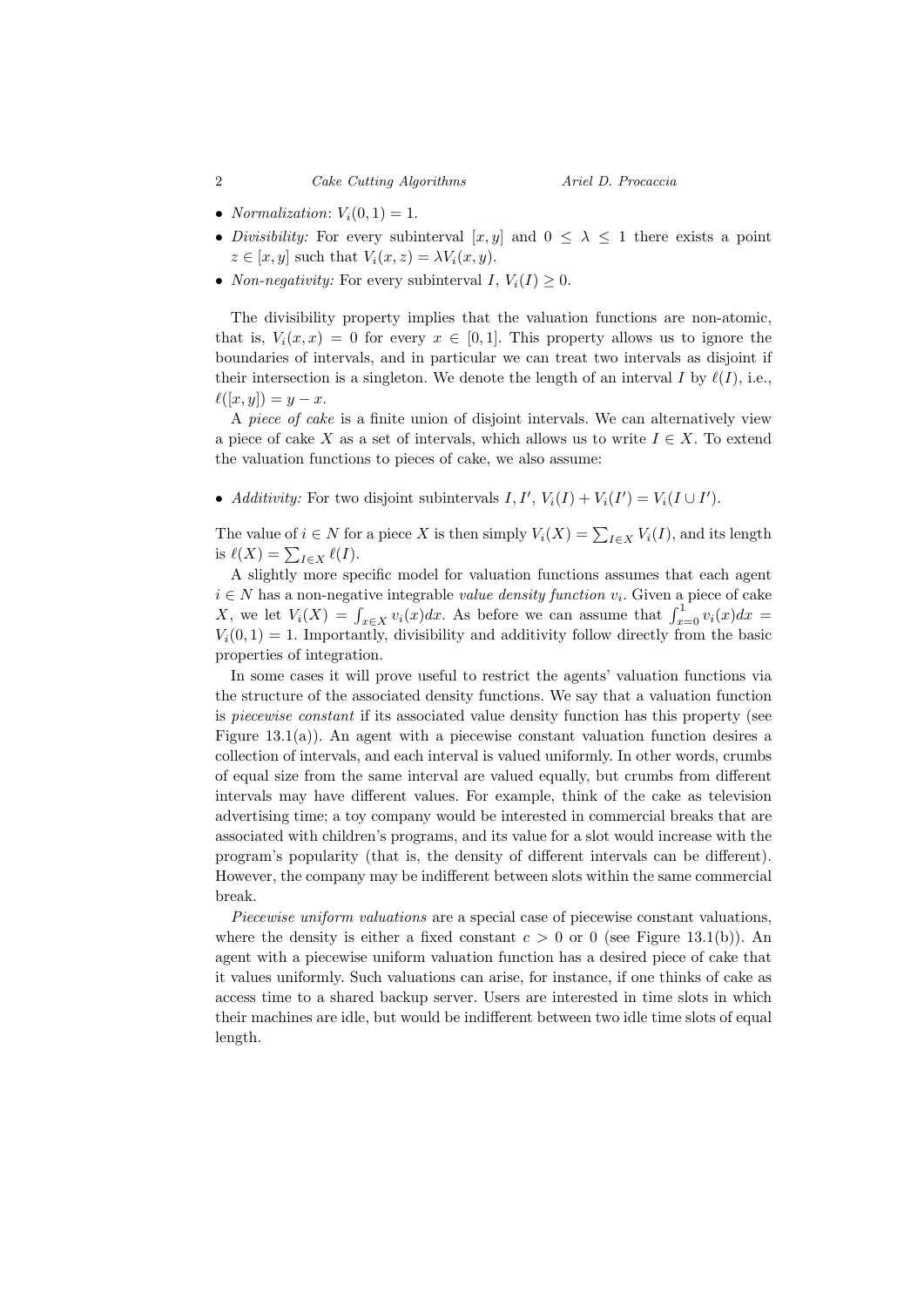

Figure 13.1 An illustration of special value density functions.

We are interested in allocations  $\mathbf{A} = (A_1, \ldots, A_n)$ , where each  $A_i$  is the piece of cake allocated to agent  $i$ . These pieces are assumed to form a partition of the cake: They are disjoint and their union is the entire cake. In general each  $A_i$  can consist of multiple disjoint intervals, but we are sometimes interested in contiguous allocations where each  $A_i$  is a single interval. We consider the following fairness properties:

- Proportionality: for all  $i \in N$ ,  $V_i(A_i) \geq 1/n$ .
- Envy-freeness: For all  $i, j \in N$ ,  $V_i(A_i) \geq V_i(A_j)$ .
- Equitability: For all  $i, j \in N$ ,  $V_i(A_i) = V_j(A_j)$ .

Informally, proportionality means that every agent has value at least  $1/n$  for its piece of cake; envy-freeness implies that each agent weakly prefers his own piece to any other piece; and equitability means that every two agents assign the exact same value to their own pieces.

It is easy to see that envy-freeness implies proportionality. Indeed, by additivity  $\sum_{j\in N} V_i(A_j) = 1$ , so there must exist  $j \in N$  such that  $V_i(A_j) \geq 1/n$ . Using envyfreeness we have that  $V_i(A_i) \geq V_i(A_j)$ , and therefore  $V_i(A_i) \geq 1/n$ . The converse is true for the case of two agents, because  $V_i(A_i) \geq 1/2$  and  $V_i(A_i) + V_i(A_{3-i}) = 1$ together imply that  $V_i(A_i) \geq V_i(A_{3-i})$ . However, for three agents there are allocations that are proportional but not envy-free: An agent can have value 1/3 for its own piece, satisfying proportionality, but a value of  $1/2$  for another piece, violating envy-freeness. It is also worth mentioning that equitability is incomparable to the other two properties: An allocation where each agent assigns value 0 to its own piece and value 1 to another piece is equitable but not proportional (and hence not envy-free), while most envy-free (and hence proportional) allocations would not satisfy the stringent equality constraint that equitability requires.

#### 13.3 Classic Cake Cutting Algorithms

Although we promised to focus on constructive cake cutting results, we start our formal discussion of cake cutting algorithms with one nonconstructive existence result that tells us what we can expect.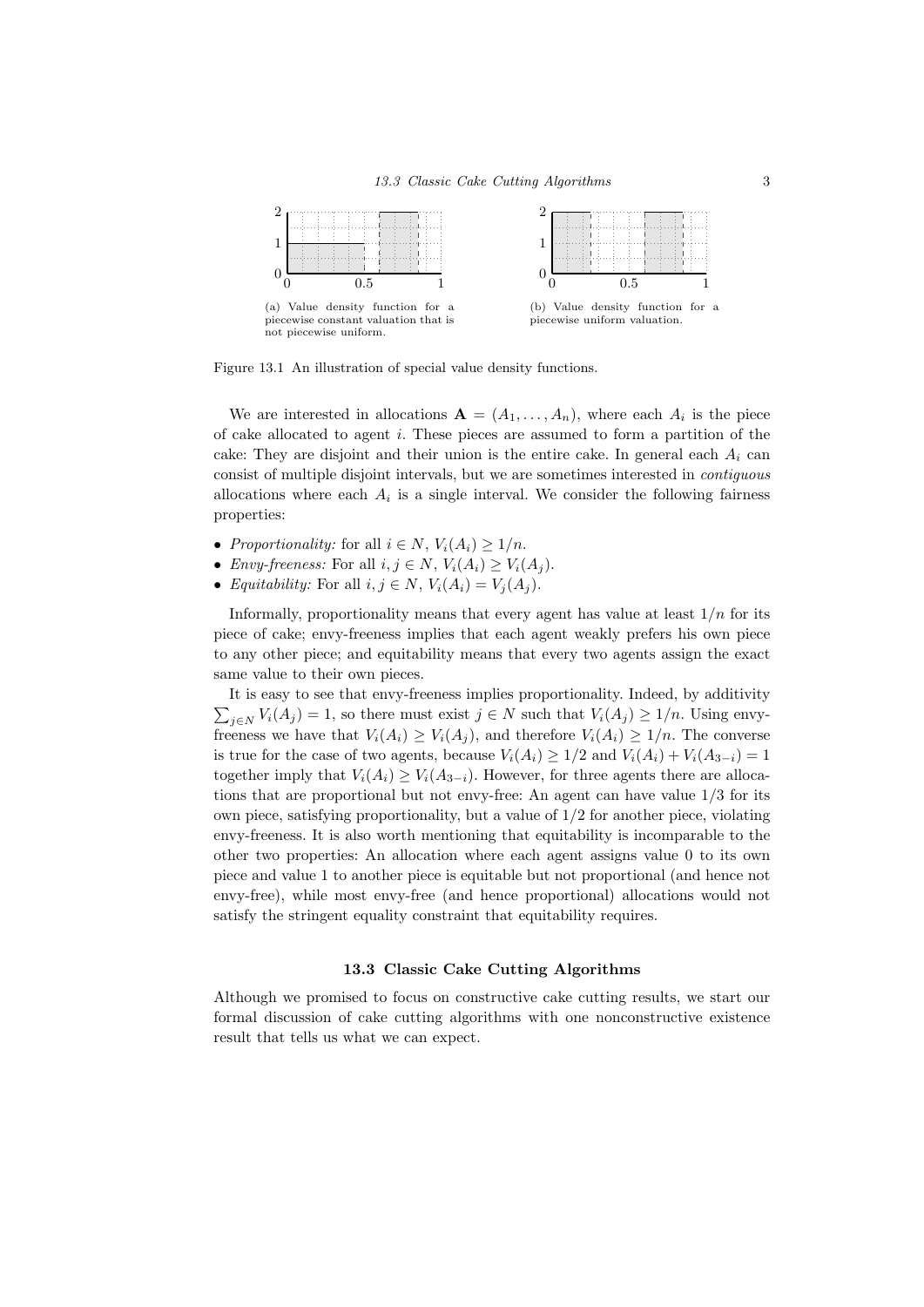#### 4 Cake Cutting Algorithms Ariel D. Procaccia

**Theorem 13.1** (Alon, 1987) Let  $V_1, \ldots, V_n$  be valuation functions induced by continuous value density functions. Then it is possible to cut the cake in  $n^2 - n$ places and partition the  $n^2 - n + 1$  intervals into n pieces  $A_1, \ldots, A_n$  such that for all  $i, j \in N$ ,  $V_i(A_i) = 1/n$ .

So, under a mild assumption (continuity of the value density functions), there are allocations that are equitable (each agent has value exactly  $1/n$  for its piece) and envy-free (each agent also has value exactly  $1/n$  for any other piece). Moreover, such allocations only require a number of cuts that is polynomial in  $n$ , regardless of the valuation functions. Unfortunately, as we shall see constructing allocations satisfying these properties is difficult. In fact, equitable allocations are impossible to achieve in the computational model that we adopt,<sup>1</sup> which is why we only revisit this property in Section 13.5.

#### 13.3.1 Proportionality for  $n = 2$ : Cut and Choose

When there are two agents, the intuitive *cut and choose* algorithm computes a proportional (and hence also envy-free) allocation. Agent 1 cuts the cake into two equally-valued pieces, i.e., two pieces  $X_1$  and  $X_2$  such that  $V_1(X_1) = V_1(X_2) = 1/2$ . Agent 2 then chooses its preferred piece, and agent 1 receives the remaining piece. Formally, if  $V_2(X_1) \ge V_2(X_2)$  then set  $A_2 = X_1$ ,  $A_1 = X_2$ ; otherwise set  $A_1 = X_1$ ,  $A_2 = X_2$ . This allocation is clearly proportional.

An important property of the cut and choose algorithm — which is shared by other classic algorithms, described below — is that an agent can obtain its fair share by following the algorithm, regardless of whether others also follow the algorithm. Indeed, agent 1 would receive a piece worth exactly 1/2 by cutting the cake into two equal pieces, even if agent 2 deviated from the algorithm by choosing its less preferred piece. Similarly, agent 2 would receive a piece worth at least 1/2, even if agent 1 cut the cake into two uneven pieces. Making a distinction between the prescribed algorithm and the agents' strategies gives rise to intriguing game-theoretic questions, which we do not discuss here; some relevant references can be found in Section 13.6.

#### 13.3.2 Proportionality for any n: Dubins-Spanier & Even-Paz

An algorithm devised by Dubins and Spanier (1961) guarantees a proportional allocation for any number of agents. The algorithm was originally specified using a continuously moving knife, but we describe its discrete version (and slightly modify it for ease of exposition). In the first round each agent  $i \in N$  makes a mark at the point  $x_i$  such that  $V_i(0, x_i) = 1/n$ . The agent  $i^*$  that made the leftmost mark –

<sup>&</sup>lt;sup>1</sup> Methods that achieve equitable allocations, like the one by Brams et al. (2006), require "continuous" operations.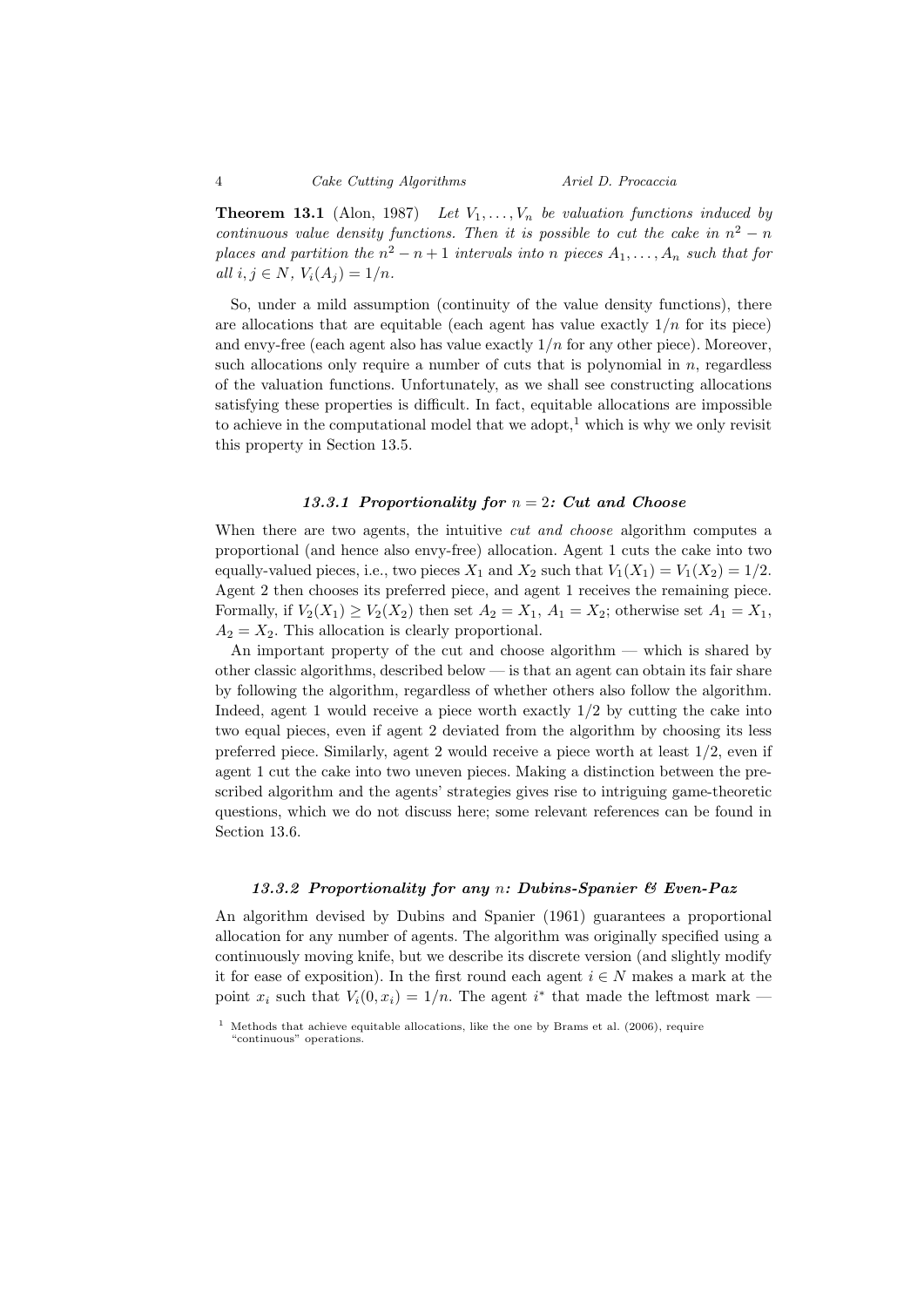formally an agent in  $i^* \in \text{argmin}_{i \in N} x_i$  — exits with the piece  $A_{i^*} = [0, x_{i^*}]$ . The process is repeated with the remaining agents and remaining cake. When there is only one agent left, it receives the unclaimed piece of cake.

Each agent  $i \in N$  that exits during the execution of the algorithm receives a piece  $A_i$  such that  $V_i(A_i) = 1/n$ . The proportionality guarantee is also satisfied with respect to the last agent j, because  $V_i(A_i) \leq 1/n$  for all  $i \in N \setminus \{j\}$ , and hence  $V_i(A_i) \geq 1 - (n-1)/n = 1/n$ .

A similar algorithm, proposed more than two decades later by Even and Paz (1984), achieves the same proportionality guarantee but in a more computationally efficient way. Presently we describe the algorithm and establish proportionality; we provide a complexity analysis in Section 13.4. Assume purely for ease of exposition that n is a power of 2. When the algorithm is given a subset of agents  $1, \ldots, k$  and a piece  $[y, z]$ , it asks each agent i to mark the point  $x_i$  such that  $V_i(y, x_i) = V_i(y, z)/2$ . Let  $x_{i_1}, \ldots, x_{i_k}$  be the marks sorted from left to right; that is,  $x_{i_j} \leq x_{i_{j+1}}$  for  $j = 1, \ldots, k - 1$ . The algorithm is recursively called with agents  $i_1, \ldots, i_{k/2}$  and the piece  $[y, x_{i_{k/2}}]$ , and agents  $i_{k/2+1}, \ldots, i_k$  and the piece  $[x_{i_{k/2+1}}, z]$ . When the algorithm is called with a singleton set of agents  $\{i\}$  and an interval I it assigns  $A_i = I$ . Initially the algorithm is called with all agents and the entire cake.

At depth k in the recursion tree,  $n/2^k$  agents share a piece of cake that each values at least at  $1/2^k$ . In particular, at depth  $\lg n$  the algorithm is called with one agent and a piece of cake it values at least at  $1/2^{\lg n} = 1/n$ . We conclude that the Even-Paz algorithm is proportional.

However, it is easy to see that the Dubins-Spanier and Even-Paz algorithms are not envy free. For example, in Dubins-Spanier an agent would never envy agents that exited earlier, but may certainly envy agents that exited later.

#### 13.3.3 Envy-freeness for  $n = 3$ : Selfridge-Conway

In around 1960, Selfridge and Conway (independently) constructed the following envy-free algorithm for the case of three agents (see, e.g., Brams and Taylor (1995)):

#### Initialization:

- 1. Agent 1 divides the cake into three equally-valued pieces  $X_1, X_2, X_3: V_1(X_1) =$  $V_1(X_2) = V_1(X_3) = 1/3.$
- 2. Agent 2 trims the most valuable piece according to  $V_2$  to create a tie for most valuable. For example, if  $V_2(X_1) > V_2(X_2) \geq V_2(X_3)$ , agent 2 removes  $X' \subseteq X_1$ such that  $V_2(X_1 \setminus X') = V_2(X_2)$ . We call the three pieces — one of which is trimmed — cake  $1 (X_1 \setminus X', X_2, X_3)$  in the example), and we call the trimmings cake  $2(X')$  in the example).

Division of cake 1:

3. Agent 3 chooses one of the three pieces of cake 1.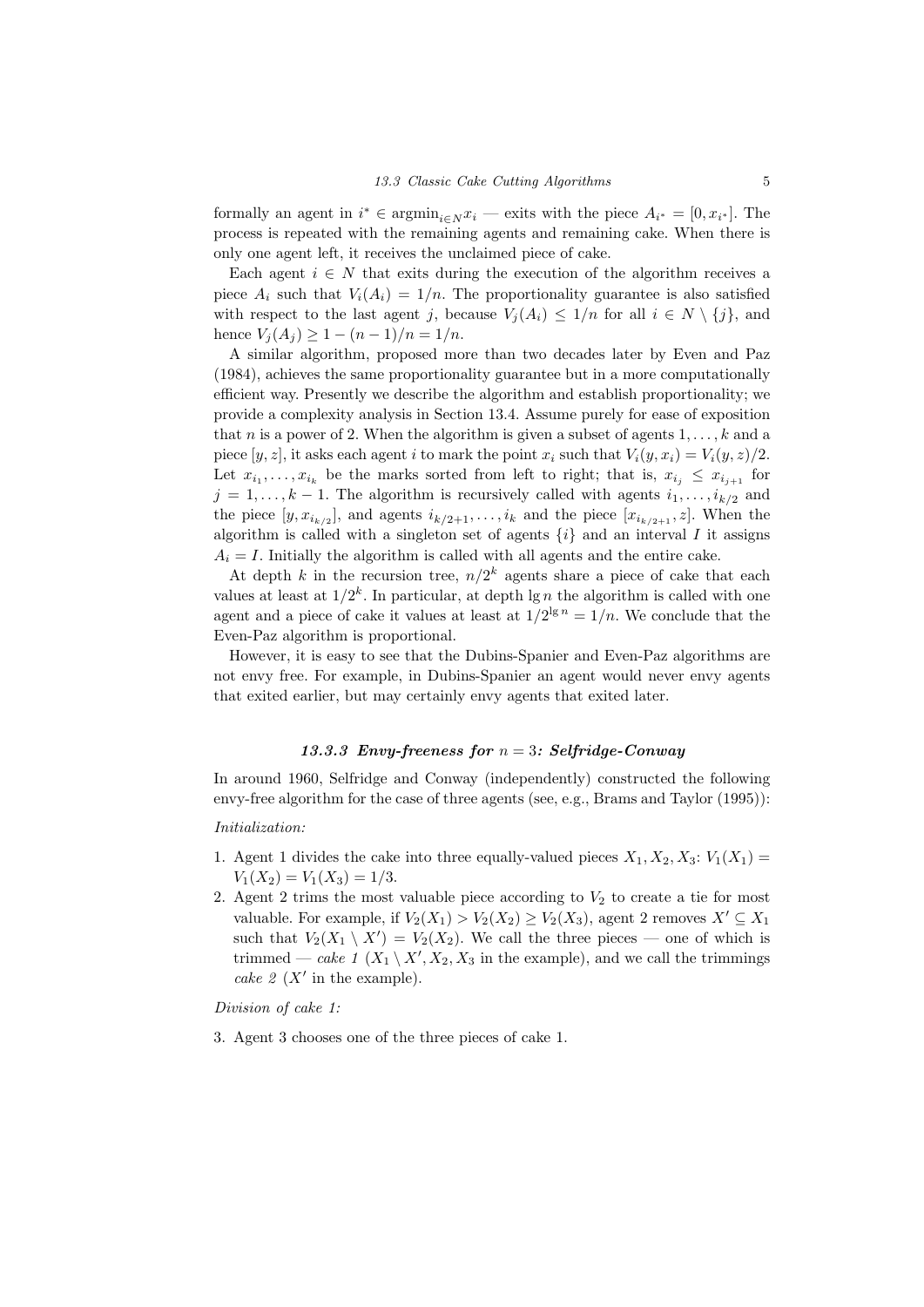- 4. If agent 3 chose the trimmed piece  $(X_1 \setminus X'$  in the example), agent 2 chooses between the two other pieces of cake 1. Otherwise, agent 2 receives the trimmed piece. We denote the agent  $i \in \{2,3\}$  that received the trimmed piece by T, and the other agent by  $\overline{T}$ .
- 5. Agent 1 receives the remaining piece of cake 1.

Division of cake 2:

- 6. Agent  $\overline{T}$  divides cake 2 into three equally-valued pieces.
- 7. Agents  $T, 1, \overline{T}$  select a piece of cake 2 each, in that order.

To establish the envy-freeness of the Selfridge-Conway algorithm, first note that the division of cake 1 is clearly envy free: Agent 3 chooses first; agent 2 receives one of the two pieces that it views as tied for largest; and agent 1 definitely receives an untrimmed piece, which it also views as tied for largest. Now consider the division of cake 2. Agent T chooses first, and agent  $\overline{T}$  is indifferent between the three pieces, so these agents do not envy another agent's piece of cake 2. Combining envy-free divisions of two disjoint pieces of cake yields an envy-free division of the combined cake, hence agents T and  $\overline{T}$  are not envious overall. At first glance one may worry that agent 1 prefers T's piece of cake 2 to its own. Observe, however, that agent 1 would not envy agent  $T$ , even if  $T$  received all of cake 2; because then  $T$  would merely construct one of the original pieces  $(X_1$  in the example), which agent 1 values at  $1/3$  — only as much as its own untrimmed piece of cake 1!

#### 13.4 Complexity of Cake Cutting

Some of the previous chapters of this book analyzed the computational complexity of problems in terms of complexity classes such as P and NP. Understanding the complexity of cake cutting calls for a different approach, though, because in general there may not be a finite discrete representation of a problem instance. We must therefore adopt a *concrete complexity* model that specifies which operations a cake cutting algorithm is allowed to use; we will measure complexity via bounds on the number of allowed operations.

The standard concrete complexity model for cake cutting is the Robertson-Webb model (Robertson and Webb, 1998), which supports two types of queries:

- eval<sub>i</sub> $(x, y)$ : Asks agent i to evaluate the interval  $[x, y]$ . Formally, eval<sub>i</sub> $(x, y)$  =  $V_i(x, y)$ .
- cut<sub>i</sub> $(x, \alpha)$ : Asks agent i to cut a piece of cake worth a given value  $\alpha$ , starting at a given point x. Formally,  $\text{cut}_i(x, \alpha) = y$  where y is the leftmost point such that  $V_i(x, y) = \alpha.$

The Robertson-Webb model is deceptively simple, but in fact it is powerful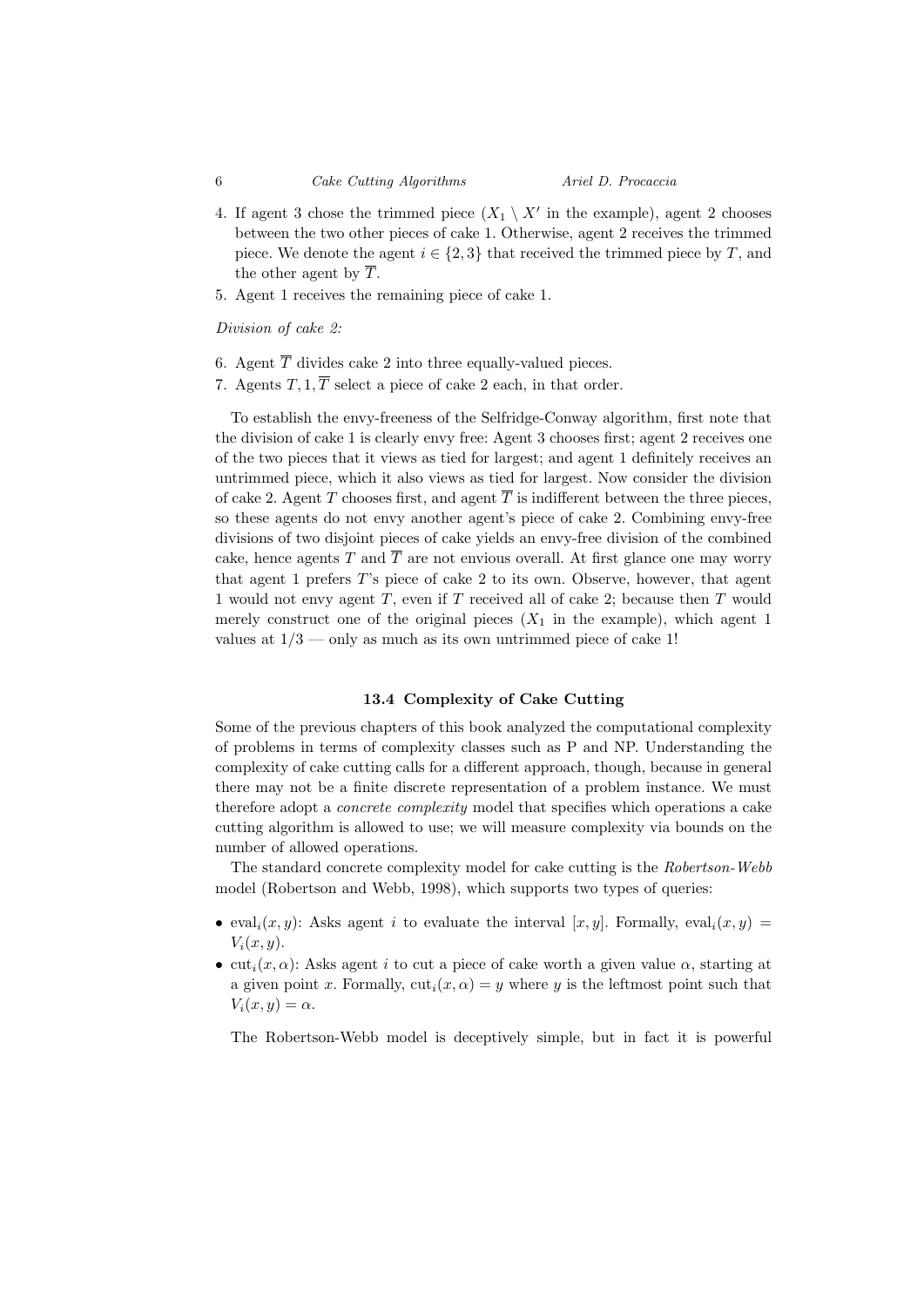enough to capture the cake cutting algorithms described in Section 13.3. For example, to simulate cut and choose the algorithm sends a  $cut_1(0, 1/2)$  query to agent 1. Agent 1 answers with a point y; note that  $V_1(0, y) = V_1(y, 1) = 1/2$ . It is now sufficient to ask agent 2 an eval $(0, y)$  query. If the answer is at least  $1/2$ , we know that  $A_1 = [y, 1], A_2 = [0, y]$  is a proportional allocation; otherwise we can obtain a proportional allocation by switching the two pieces.

Let us also verify that we can simulate the initialization stage of the Selfridge-Conway algorithm (simulating the other stages is even easier). The algorithm starts with a  $\text{cut}_1(0, 1/3) = y$  query, followed by a  $\text{cut}_1(y, 1/3) = z$  query. The intervals  $[0, y], [y, z], [z, 1]$  are now known to be worth  $1/3$  each to agent 1. We next ask agent 2 to evaluate the three intervals (strictly speaking, evaluating two is sufficient). Say that  $V_2(0, y) > V_2(y, z) \geq V_2(z, 1)$ ; to trim the largest piece, the algorithm asks a cut<sub>2</sub>(0,  $V_2(0, y) - V_2(y, z) = w$  query. Cake 2 is the interval [0, w].

Earlier we claimed that the Even-Paz algorithm is more computationally efficient than the Dubins-Spanier algorithm. We are now in a position to make this statement formal. The Dubins-Spanier algorithm can be simulated by asking each remaining agent a  $\text{cut}_i(x, 1/n)$  query, where x is the left boundary of the remaining cake. The overall number of queries is  $\sum_{k=0}^{n-2} (n-k) = \Theta(n^2)$ .

The Even-Paz algorithm requires a  $\text{cut}_i(y, V_i(y, z)/2)$  query to each agent in each recursive call, where  $[y, z]$  is the current piece. If we again assume for ease of exposition that  $n$  is a power of 2, there is one recursive call with  $n$  agents, two with  $n/2$  agents, and in general  $2^k$  recursive calls with  $n/2^k$  agents. The overall number of queries is therefore exactly  $n \lg n$ . When n is not a power of 2, the algorithm and its analysis can be slightly adjusted to yield a bound of  $\Theta(n \lg n)$ .

#### 13.4.1 A Lower Bound for Proportional Cake Cutting

In light of the significant improvement the Even-Paz algorithm achieves over Dubins-Spanier, one may ask whether it is possible to do even better. The next theorem says that the answer is no: The Even-Paz algorithm is provably the most computationally efficient (in the asymptotic sense) proportional cake-cutting algorithm.

Theorem 13.2 (Edmonds and Pruhs, 2006a) Any proportional cake-cutting alqorithm requires  $\Omega(n \lg n)$  queries in the Robertson-Webb model.

To prove the theorem we separate the problem of finding a proportional allocation into problems that must be solved for each agent individually. To this end, we fix an agent  $i \in N$ , and say that a piece X is thin if  $\ell(X) \leq 2/n$ , and rich if  $V_i(X) \geq 1/n$ . A piece is thin-rich if it satisfies both properties (this terminology is inspired by a quote from Wallis Simpson, the Duchess of Windsor, "A woman can't be too rich or too thin"). The thin-rich problem is that of finding a thin-rich piece of cake.

Lemma 13.3 If the complexity (in the Robertson-Webb model) of the thin-rich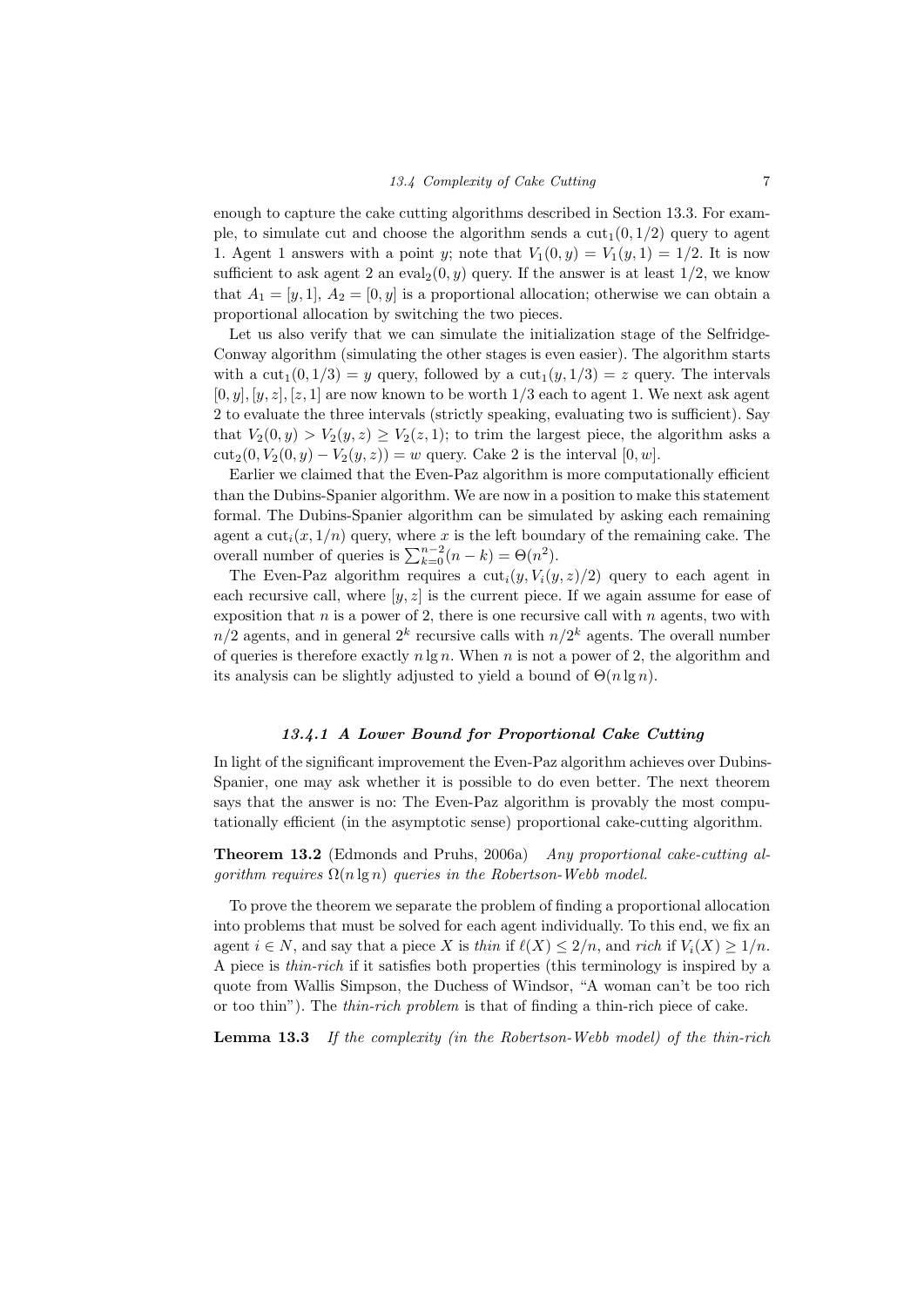problem is  $T(n)$ , then the complexity of proportional cake cutting (in the Robertson-Webb model) is  $\Omega(nT(n))$ .

Proof First note that in the Robertson-Webb model each query only acquires information about the valuation function of a single agent, hence the interaction with one agent cannot help us find a thin-rich piece with respect to another agent.

Next, note that in any proportional allocation all the pieces must be rich. Moreover, a feasible allocation cannot include more than  $n/2$  pieces that are not thin, otherwise we would have that  $\sum_{i \in N} \ell(A_i) > (n/2)(2/n) = 1$ , which is impossible because the length of the entire cake is 1 and the pieces are disjoint. It follows that the computation of a proportional allocation requires finding at least  $n/2$ thin-rich pieces, that is, solving the thin-rich problem with respect to at least  $n/2$ agents. We conclude that the complexity of proportional cake-cutting is at least  $(n/2)T(n) = \Omega(nT(n)).$  $\Box$ 

By Lemma 13.3, to prove Theorem 13.2 it is sufficient to establish that the complexity of the thin-rich problem is  $\Omega(\lg n)$ . Below we fix an agent i and hence we can drop the *i* subscript (i.e., we use V instead of  $V_i$ , cut instead of  $\text{cut}_i$ , and so on).

We represent the valuation function of the fixed agent via a *value tree*. Assume without loss of generality that  $n/2$  is a power of 3, and divide the cake into  $n/2$ disjoint intervals of length  $2/n$  each. The value tree is a rooted complete ternary tree — each internal node has exactly three children — where the leaves are the disjoint intervals. Furthermore, for each internal node  $u$ , two of the edges to its children are labeled by  $1/4$  (*light* edges), and the third is labeled by  $1/2$  (*heavy* edge). We think of an internal node as the union of the intervals at the leaves of the subtree rooted at that node, and the edge labels tell us how the value of a node is split between its children. In particular, the value of the interval that corresponds to a node is the product of the weights on the path from the root to the node. We assume that the value is uniformly distributed on each interval corresponding to a leaf (i.e., V is piecewise constant). See Figure 13.2 for an illustration.

In general an algorithm can return a piece of cake that does not correspond to a leaf of the value tree, or even a union of such leaves. However, the next lemma implies that for the purposes of the proof of Theorem 13.2 we can focus on algorithms that return a single leaf of the value tree.

Lemma 13.4 When the valuation function is derived from a value tree, if there exists a  $T(n)$ -complexity algorithm for the thin-rich problem in the Robertson-Webb model, then there exists an  $O(T(n))$ -complexity algorithm that returns a thin-rich leaf of the value tree.

*Proof* Suppose that after  $T(n)$  queries we were able to find a thin-rich piece of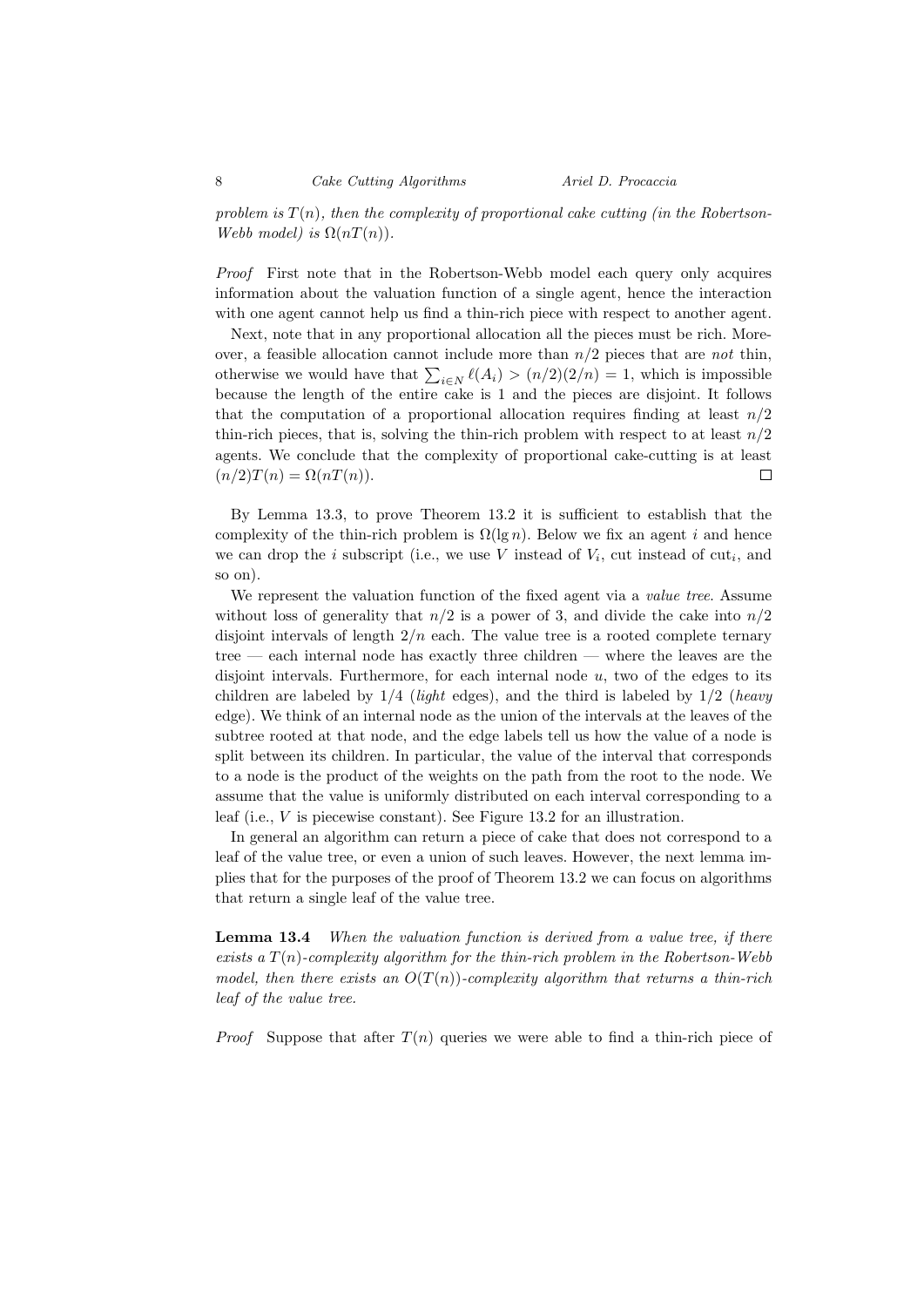

Figure 13.2 An example of a value tree for  $n/2 = 9$ . In this example,  $V(2/9, 3/9) = 1/8$ and  $V(3/9, 4/9) = 1/16$ .

cake X. There exists an interval  $I^* \in X$  such that  $V(I^*) \geq \ell(I^*)/2$ , otherwise

$$
V(X) = \sum_{I \in X} V(I) < \sum_{I \in X} \frac{\ell(I)}{2} = \frac{\ell(X)}{2} \le \frac{1}{n},
$$

contradicting the assumption that  $X$  is rich. It follows that the average value density on  $I^*$  is at least 1/2. Note that  $I^*$  intersects at most two leaves of the value tree because  $\ell(I^*) \leq \ell(X) \leq 2/n$ , and the value density function is constant on each of these two leaves. Therefore, one of these two leaves — call it  $u$  — has density at least  $1/2$ , so  $V(u) \ge \ell(u)/2 = 1/n$ .

To pinpoint u using queries in the Robertson-Webb model, note that after  $T(n)$ queries the algorithm knows the values of at most  $O(T(n))$  intervals; we can therefore assume without loss of generality that  $|X| = O(T(n))$ .<sup>2</sup> We conclude that using  $O(T(n))$  additional eval queries the algorithm can learn the value of each leaf that intersects an interval  $I \in X$ .  $\Box$ 

Lemma 13.4 tells us that it is sufficient to show that any algorithm for the thinrich problem that is constrained to return a (rich) leaf of the value tree requires  $\Omega(\lg n)$  queries. Intuitively, the path from the root to a rich leaf must have "many" heavy edges. To find out exactly how many, note that the height of the tree is  $H = \log_3(n/2) = \theta(\lg(n))$ . Denoting the number of heavy edges on the path from the root to a leaf u by  $q(u)$ , we have

$$
\frac{1}{n} \le V(u) = \left(\frac{1}{2}\right)^{q(u)} \left(\frac{1}{4}\right)^{H-q(u)} = \left(\frac{1}{4}\right)^{H-\frac{q(u)}{2}}
$$

.

It follows that  $4^{H-q(u)/2} \leq n$ , and hence  $2(H-q(u)/2) \leq \lg n$ . Using the fact that

<sup>2</sup> This argument is intuitive and sufficiently formal for the purposes of this chapter, but making it completely formal requires some more work.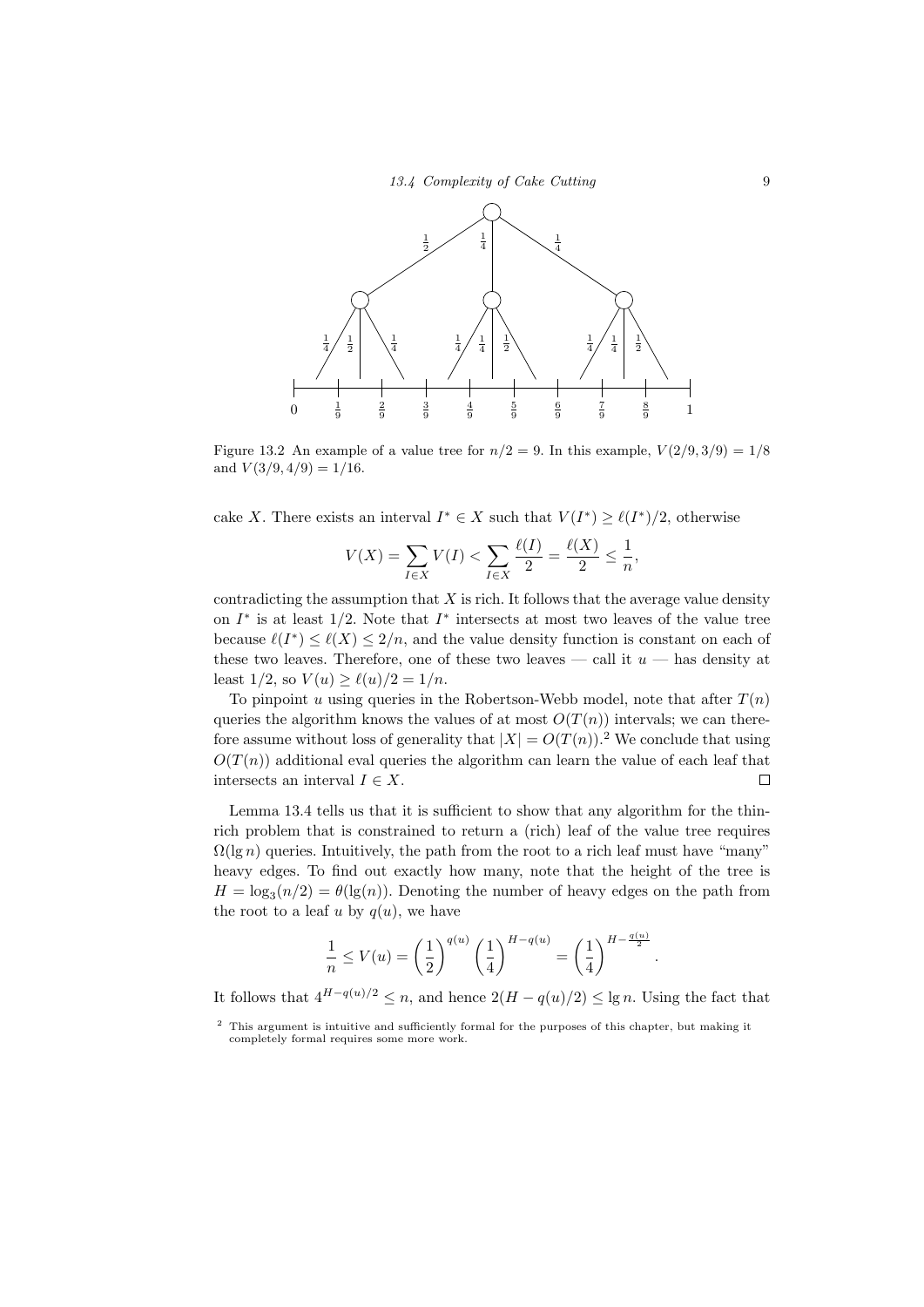$2H - \lg n = \Omega(\lg n)$  we conclude that  $q(u) = \Omega(\lg n)$ . In other words, a constant fraction of the edges on the path to u must be heavy.

If the algorithm were only allowed to directly query the edges of the value tree, a lower bound of  $\Omega(\lg n)$  would follow almost immediately from the above argument. Indeed, unqueried edges could be light, so the algorithm must query a constant fraction of the edges on the path from the root to a leaf in order to find a constant fraction of heavy edges. However, we are interested in algorithms that operate in the Robertson-Webb model, so we must explain how to simulate cut and eval queries by revealing edges of the value tree.

We say that a node u is revealed if the weights of all edges of every node on the path from the root to  $u$  are known to the algorithm. Intuitively the approach is to generously answer the algorithm's queries by revealing nodes in a way that provides at least as much information as requested. We note the following facts:

- If  $u$  is revealed, its value (formally, the value of the interval associated with the node)  $V(u)$  is known to the algorithm.
- If  $u = [x, y]$  is revealed then  $V(0, x)$  is known to the algorithm: Let  $u_0, \ldots, u_k = u$ be the path from the root to u, then  $V(0, x)$  is the sum of the values of the nodes to the left of each  $u_i$ , all of which are also revealed. Moreover,  $V(y, 1) =$  $1 - V(0, x) - V(x, y)$  is also known.
- If  $z \in [x, y]$  where  $[x, y]$  is a revealed leaf then  $V(0, z)$  can be computed, using the preceding observation and the fact that  $V(x, z) = V(x, y) \cdot \frac{\ell([x, z])}{2/n}$ .
- If  $w \in u$ , u is a revealed leaf, and  $\alpha$  is a given cake value, then it is possible to compute the least common ancestor of  $u$  and the leaf that contains the point  $z$ such that  $V(w, z) = \alpha$ . Indeed, let  $u_0, \ldots, u_H = u$  be the path from the root to the leaf u, and let  $y_i$  be the rightmost point of  $u_i$ . We start from  $i = H$  and working our way upwards iteratively compute  $V(w, y_i)$ , where  $V(w, y_H) = V(u_H) \cdot \frac{\ell([w, y_H])}{2/n}$ and  $V(w, y_i)$  is the sum of  $V(w, y_{i+1})$  and the values of the children of  $u_i$  to the right of  $u_{i+1}$ . We return the first  $u_i$  (i.e., the one with the largest index) such that  $V(w, y_i) \geq \alpha$ .

Proof of Theorem 13.2 It is sufficient to prove that any algorithm for the thin-rich problem that returns a leaf of the value tree requires  $\Omega(\lg n)$  queries. We will answer the algorithm's eval and cut queries by revealing nodes of the value tree in a way that maintains the following invariant: After  $k$  queries, there are at most  $2k$  edges that are known to be heavy on any path from the root to a leaf. Since we have shown that  $\Omega(\lg n)$  edges on the path must be known to be heavy, the theorem will directly follow. Initially the invariant trivially holds.

Say that the algorithm has already asked  $k$  queries, and any root-to-leaf path has at most  $2k$  edges that were revealed to be heavy. Assume first that query  $k+1$ is an eval $(x, y)$  query. Let u be the leaf that contains x, and let  $u_0, \ldots, u_H = u$ be the path from the root to u;  $u_t$  is the lowest revealed node on this path. The weights of the edges on the path  $u_t, \ldots, u_H$  are revealed to be light. Moreover,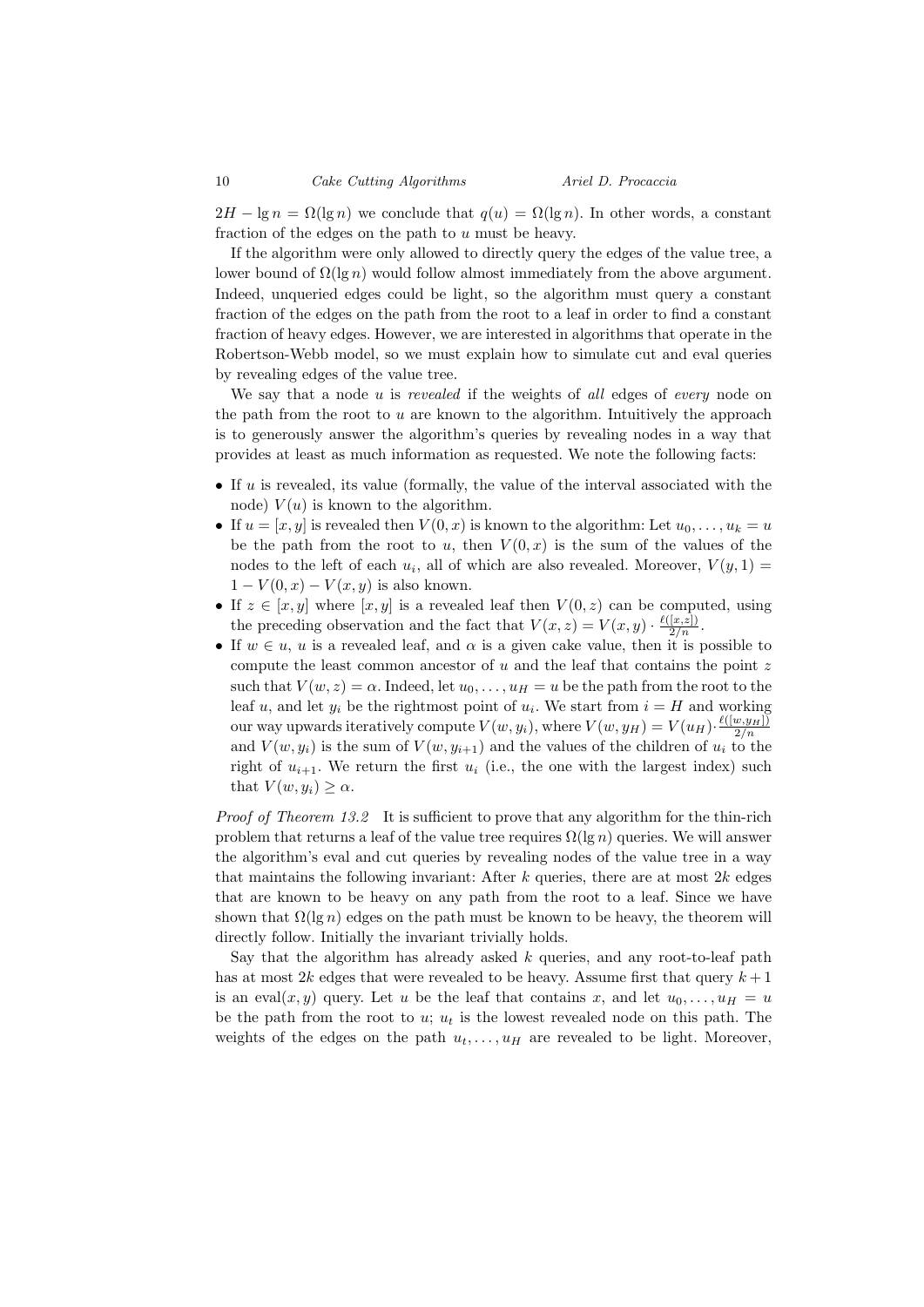

Figure 13.3 Illustration of the proof of Theorem 13.2, with  $n/2 = 27$ . In this example the first query is an eval $(x, y)$  query,  $x \in u$ ,  $y \in v$ . Solid edges are revealed to be heavy, dashed edges are revealed to be light. In the process of revealing  $u$ , the black nodes are also revealed; note that all the edges from the root to u are light. Next, in the process of revealing  $v$ , the gray nodes are revealed. Some paths are revealed to contain two heavy edges, but no path contains more.

each  $u_i$  on this path has two additional edges to its children; one is revealed to be light, and the other heavy. We repeat the same process for y; see Figure 13.3 for an illustration. Since the leaves containing  $x$  and  $y$  are revealed, the algorithm has enough information to determine  $V(x, y)$  and therefore to answer the eval query.

Let us verify that the invariant has been maintained. Revealing the nodes on the path to  $x$  adds at most one additional heavy edge on the path to a leaf, because the edges that are revealed to be heavy do not lie on the same path. The same observation holds for  $y$ , but it may be the case that each of the two procedures contributed a heavy edge on the path to a leaf. Overall the number of heavy edges on the path to a leaf increased by at most two, and is now at most  $2k+2 = 2(k+1)$ .

Dealing with a  $\text{cut}(w, \alpha)$  query is slightly trickier. First, the leaf that contains w is revealed as before. Second, we find the least common ancestor  $u$  of the leaf that contains w and the leaf that contains the point z such that  $V(w, z) = \alpha$ . Our goal is to reveal the leaf that contains  $z$  in a way that all the currently unrevealed edges between  $u$  and the leaf are light. Starting from the first unrevealed node in this path, we set the values so that the path always follows a light edge. Specifically, at node u', let  $\beta$  be the additional value that is required from u'. If  $\beta/V(u') > 1/2$ we set the edge from  $v$  to its left child to be heavy; the path will then follow the middle or right edge, both of which are light. Otherwise  $-\beta/V(u') \leq 1/2$  — we set the right edge to be heavy, again making the path follow one of the light edges. It can be seen that the invariant is maintained via the same argument given for the case of an eval query.  $\Box$ 

It is worth pointing out that Edmonds and Pruhs (2006a) actually prove a more general lower bound that captures approximate proportionality requirements and approximate queries, and holds even for randomized algorithms.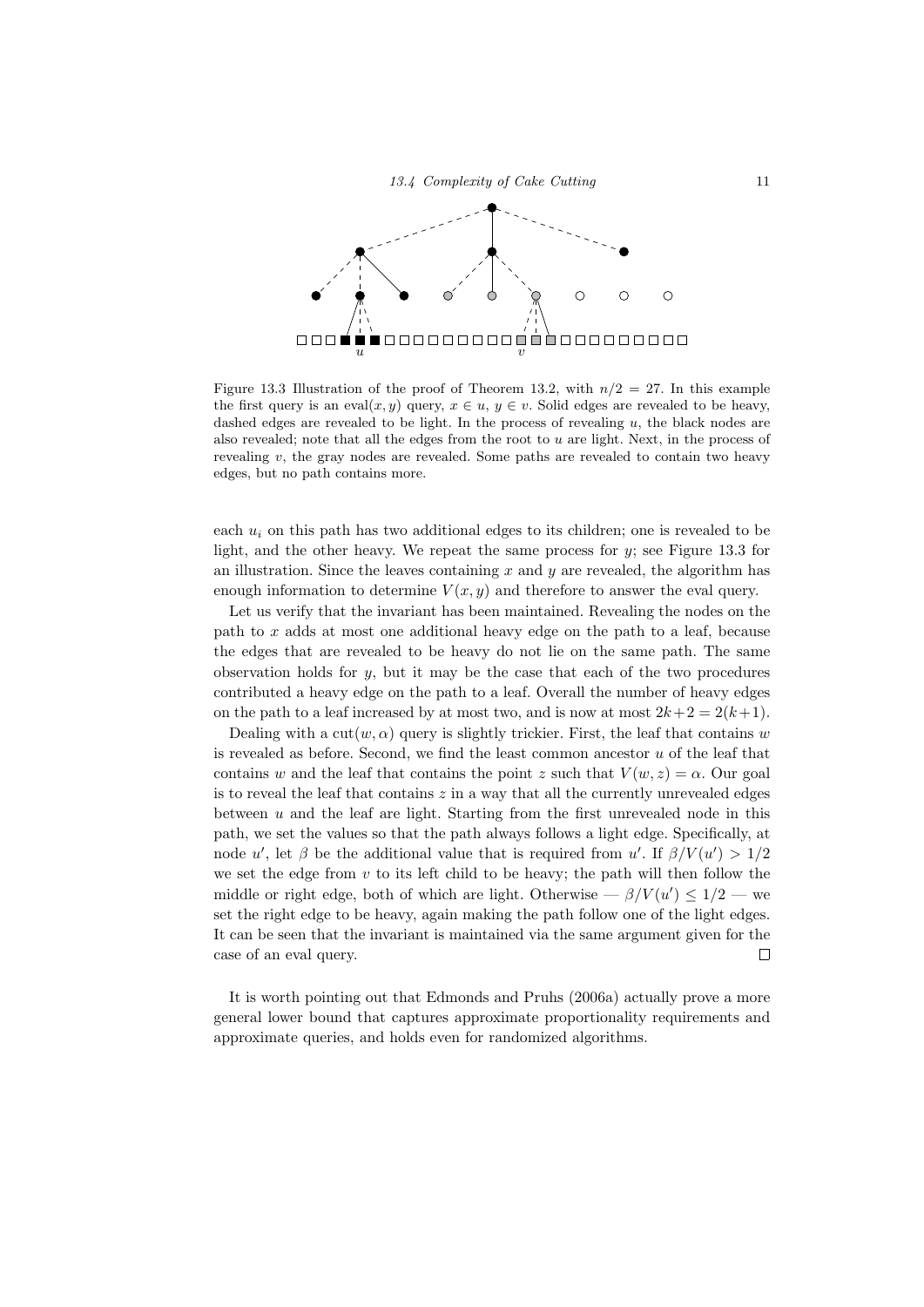### 13.4.2 The Complexity of Envy-Free Cake Cutting

While the complexity of proportional cake cutting is well understood, envy-freeness is a completely different matter. The classic Selfridge-Conway algorithm provides an envy-free solution for the case of three agents, but it took another three decades until their algorithm was extended to any number of agents. The celebrated algorithm of Brams and Taylor (1995) is a discrete envy-free cake cutting algorithm. When viewed through the Robertson-Webb lens, the algorithm can be simulated via eval and cut queries, and is guaranteed to terminate  $-$  it is *finite*. But it does have a serious flaw: Its running time is *unbounded*. Specifically, the analysis of the Dubins-Spanier and Even-Paz algorithms bounded the required number of queries as a function of the number of agents:  $O(n^2)$  and  $O(n \lg n)$ , respectively. In contrast, for any  $n \geq 4$  and any  $k \in \mathbb{N}$  there are valuation functions  $V_1, \ldots, V_n$  such that the Brams-Taylor algorithm requires at least  $k$  queries to terminate.<sup>3</sup>

It is natural to ask whether the envy-free cake cutting problem is inherently difficult: Is it provably impossible to design a bounded envy-free cake cutting algorithm? Currently there are two partial answers to this question. The first result restricts the allocations to be contiguous.

**Theorem 13.5** (Stromquist, 2008) For any  $n \geq 3$ , there is no finite envy-free cake-cutting algorithm that outputs contiguous allocations.<sup>4</sup>

However, from a technical point of view the restriction to contiguous pieces is severe. Indeed, the Brams-Taylor algorithm is finite and guarantees an envy-free allocation for any number of agents. Moreover, for the case of  $n = 3$  (which is captured by Theorem 13.5), the Selfridge-Conway algorithm is actually a bounded envy-free algorithm! Interestingly, the latter algorithm even allocates "almost contiguous" pieces, in that the piece of each agent is the union of at most two intervals.

The second result does not make any assumptions, but achieves a relatively weak lower bound.

Theorem 13.6 (Procaccia, 2009) Any envy-free cake-cutting algorithm requires  $\Omega(n^2)$  queries in the Robertson-Webb model.

This theorem is somewhat unsatisfying, because the gap between  $\Omega(n^2)$  and "unbounded" is still, well, unbounded. Nevertheless, it does establish a separation between the  $O(n \lg n)$  complexity of proportional cake cutting and the  $\Omega(n^2)$ complexity of envy-free cake cutting. In other words, the theorem implies that envyfreeness is provably harder than proportionality, and provides a partial explanation for why envy-freeness has been so elusive.

The running time of the Brams-Taylor algorithm depends on the valuation functions; this fact seems to suggest that the hardness of envy-free cake cutting draws

<sup>3</sup> Even when moving knives are allowed, there are no known bounded solutions beyond the case of  $n = 5$  (Brams et al., 1997; Saberi and Wang, 2009).

 $4$  This theorem was extended by Deng et al. (2012).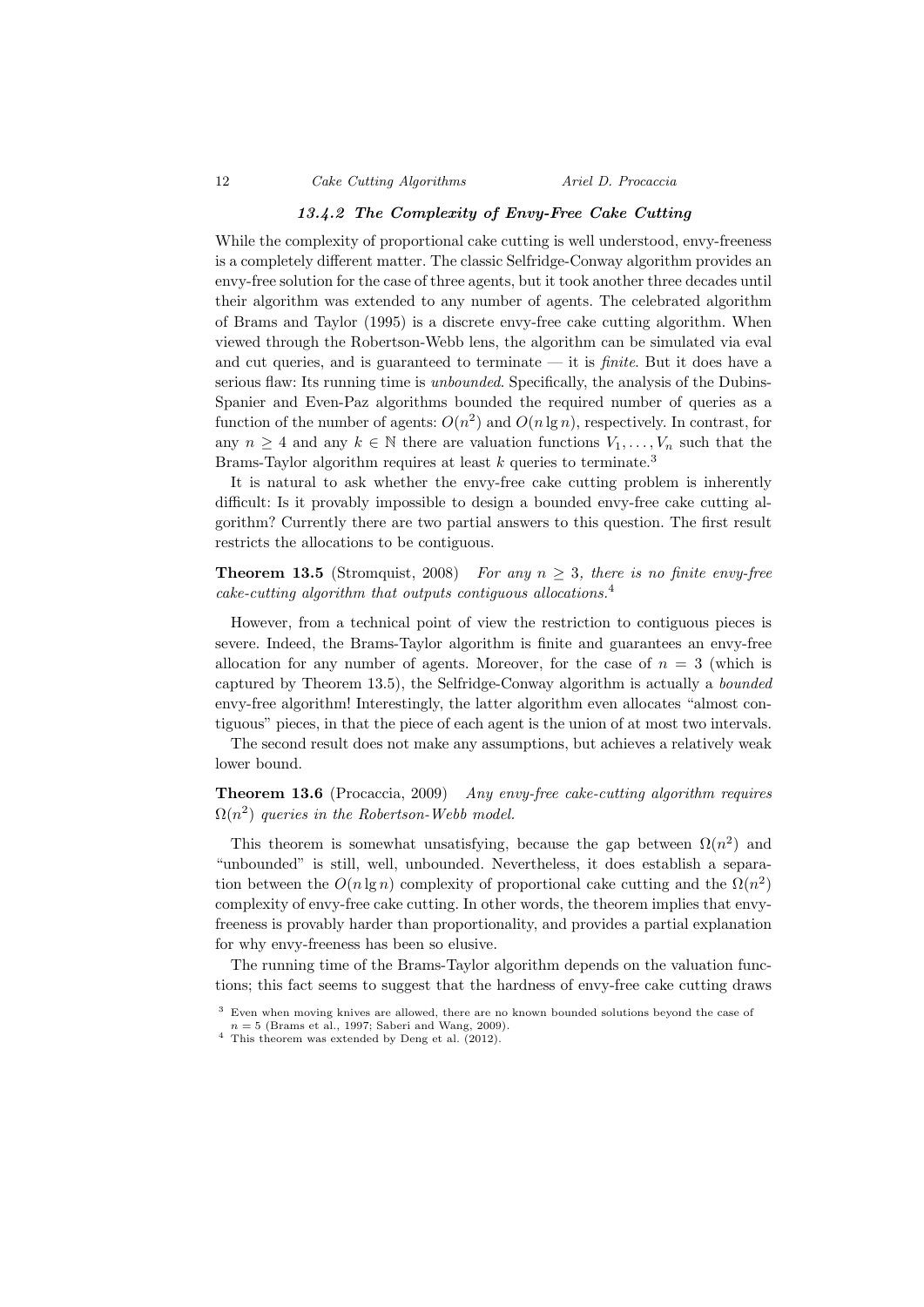on the possible richness of the valuation functions. This turns out not to be the case: In the Robertson-Webb model, envy-free cake cutting is equally hard when the valuation functions are piecewise uniform.

Theorem 13.7 (Kurokawa et al., 2013) Suppose there is an algorithm that computes an envy-free allocation for n agents with piecewise uniform valuations using at most  $f(n)$  queries in the Robertson-Webb model. Then the algorithm can compute an envy-free allocation for n agents with general valuation functions using at most  $f(n)$  queries.

*Proof* Let  $V_1, \ldots, V_n$  be general valuation functions. We let the algorithm interact with these functions via cut and eval queries. Suppose first that the algorithm outputs an allocation **A** using at most  $f(n)$  queries. Our goal is to construct piecewise uniform valuation functions  $U_1, \ldots, U_n$  that lead to an identical interaction with the algorithm, and identical values for the allocated pieces (i.e.,  $V_i(A_i) = U_i(A_i)$ for all  $i \in N$ ). Since the algorithm is guaranteed to output an envy-free allocation with respect to  $U_1, \ldots, U_n$ , these properties would imply that **A** is envy-free with respect to the general valuation functions  $V_1, \ldots, V_n$ .

To construct the valuation functions  $U_1, \ldots, U_n$ , we define sets of points  $M_i$  as follows. First,  $M_i$  contains all "marks" made during the algorithm's interaction with agent i; an eval<sub>i</sub> $(x, y)$  query marks the points x and y, and a cut<sub>i</sub> $(x, \alpha)$  query marks the point x and the point y that is returned. Second, for each  $j \in N$  and each interval  $[x, y] \in A_i$ ,  $M_i$  contains x and y; in other words, the allocation A induces a partition of  $[0, 1]$  into subintervals, and  $M_i$  contains the boundaries of these intervals. Third,  $M_i$  contains the boundaries of the cake, 0 and 1.

Let  $M_i = \{0 = x_{i1}, x_{i2}, \ldots, x_{ik_i} = 1\}$ , where  $x_{it} < x_{i,t+1}$  for all  $t = 1, \ldots, k_i - 1$ . Let  $\mu_i = \max_t \frac{V_i(x_{it}, x_{i,t+1})}{x_{i,t+1} - x_{i,t}}$  $\frac{i(x_{it}, x_{i,t+1})}{x_{i,t+1}-x_{it}}$  be the maximum average density on any interval defined by the points in  $M_i$ . The valuation function  $U_i$  is induced by a piecewise uniform value density function  $u_i$ , defined as follows:

$$
u_i(x) = \begin{cases} \mu_i & \exists t \ s.t. \ x \in \left[ x_{i,t+1} - \frac{V_i(x_{it}, x_{i,t+1})}{\mu_i}, x_{i,t+1} \right] \\ 0 & \text{otherwise} \end{cases}
$$

For all  $i \in N$  and  $t = 1, \ldots, k_i - 1$  it holds that

$$
U_i(x_{it}, x_{i,t+1}) = \frac{V_i(x_{it}, x_{i,t+1})}{\mu_i} \cdot \mu_i = V_i(x_{it}, x_{i,t+1}).
$$

Since the boundaries of intervals in each  $A_j$  are contained in  $M_i$  (i.e., they are among the points  $x_{it}$ ), it follows that for every  $i, j \in N$ ,  $U_i(A_j) = V_i(A_j)$ . We also claim that the algorithm's interaction with  $U_1, \ldots, U_n$  is identical to its interaction with  $V_1, \ldots, V_n$ . Indeed, the answers to eval<sub>i</sub> queries are identical because the marks made by the query are contained in the set  $M_i$ . To see that the answers to  $\text{cut}_i$ queries are also identical, consider a  $\text{cut}_i(x, \alpha) = y$  query. Note that  $U_i(x, y) =$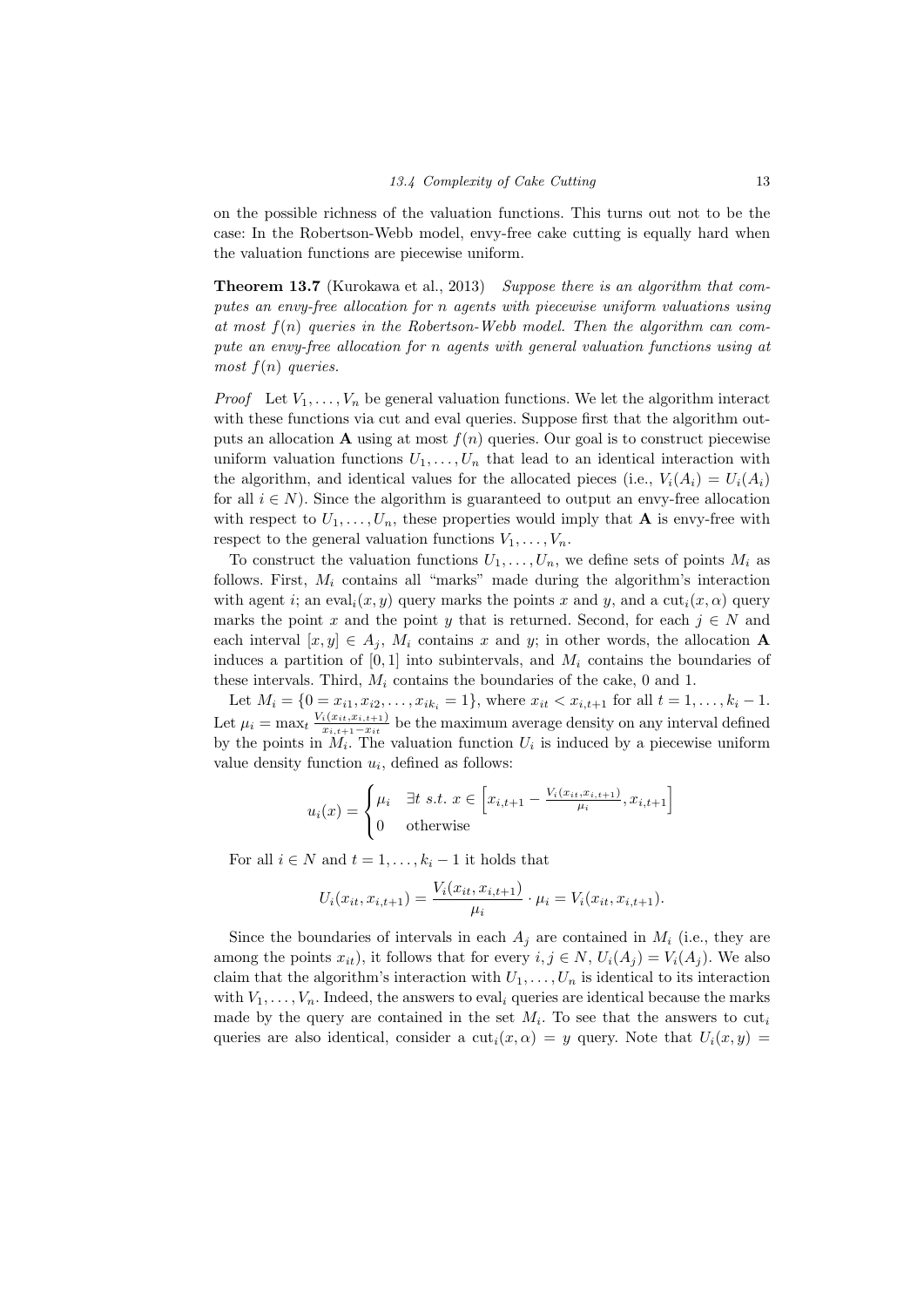14 Cake Cutting Algorithms Ariel D. Procaccia

 $V_i(x, y) = \alpha$  because  $x, y \in M_i$ , and crucially for any  $\epsilon > 0$ ,  $U_i(x, y - \epsilon) < \alpha$  because  $u_i$  is strictly positive in the left neighborhood of y. This concludes the proof under the assumption that the algorithm terminates after at most  $f(n)$  queries.

If the algorithm does not terminate after  $f(n)$  queries, consider the first  $f(n)$ queries, and repeat the process of constructing  $U_1, \ldots, U_n$  without including the boundaries of allocated intervals in  $M_1, \ldots, M_n$ . As before, the algorithm's interaction with  $U_1, \ldots, U_n$  is identical to its interaction with  $V_1, \ldots, V_n$ , and thus the assumption that the algorithm proceeds to query  $f(n) + 1$  contradicts the assumption that the number of queries is bounded by  $f(n)$  given piecewise uniform valuations.  $\Box$ 

Theorem 13.7 has two complementary interpretations. On the one hand, the theorem tells us that to design an envy-free algorithm we can focus on handling the seemingly simple case of piecewise uniform valuations. On the other hand, if one seeks to prove a lower bound for envy-free cake cutting, the theorem implies that constructing elaborate valuation functions would not be a fruitful approach.

In order to conclude this section on a positive note, we next relax the envyfreeness requirement, instead asking for  $\epsilon$ -envy-freeness:  $V_i(A_i) \geq V_i(A_i) - \epsilon$  for all  $i, j \in N$ . Despite the difficulties we have discussed above, it turns out that this natural relaxation can be solved by a very simple, computationally efficient algorithm. First, the algorithm asks each agent  $i \in N$  to cut the cake into  $\lceil 1/\epsilon \rceil$ disjoint intervals worth  $\epsilon$  each (except for maybe the rightmost interval, which is worth at most  $\epsilon$ ); this step requires roughly  $n/\epsilon$  cut queries. Next the algorithm sorts the cut points made by all the agents, and asks each agent to evaluate each interval between two adjacent cut points; this step requires roughly  $n^2/\epsilon$  eval queries.

We claim that at this point the algorithm has sufficient information to compute an  $\epsilon$ -envy-free allocation. Indeed, we can treat the intervals between adjacent cut points as indivisible goods where, crucially, each good is worth at most  $\epsilon$  to *any* agent. The goods are allocated in a round-robin fashion: each of the agents  $1, 2, \ldots, n$  selects its most preferred good in that order, and we repeat this process until all the goods have been selected. To see why this allocation is  $\epsilon$ -envy-free consider an agent  $i \in N$ , and consider the sequence of choices starting from the first time  $i$  selected a good:  $i, i+1, \ldots, n, 1, \ldots, i-1, i, \ldots, i-1, \ldots$  In each subsequence  $i, \ldots, i-1, i$  prefers its own good to the goods selected by other agents. The only potential source of envy is the selections made by agents  $1, \ldots, i-1$  before i first selected a good, but these agents received one good each in this phase, and  $V_i(g) \leq \epsilon$  for each good g.

#### 13.5 Optimal Cake Cutting

So far we were interested in algorithms that achieve fairness guarantees. But if we are also interested in economic efficiency, better allocations may be achieved at the expense of depriving some agents of their fair share.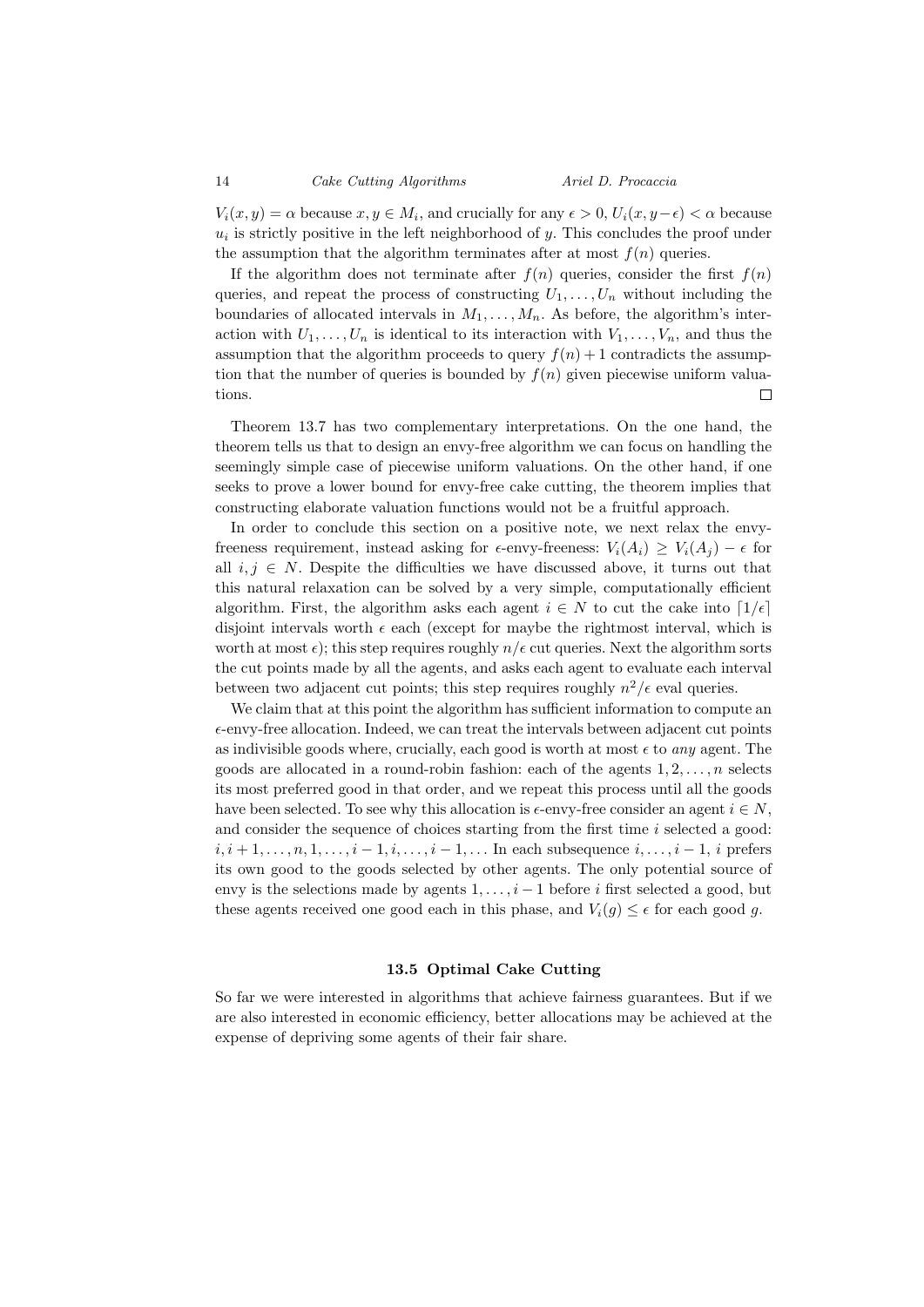#### 13.5 Optimal Cake Cutting 15

To quantify the efficiency of an allocation  $A$  we employ the notion of social welfare. While this notion has several interpretations, the computer science literature typically adopts the utilitarian interpretation, as do we: The social welfare of A is sw( $\mathbf{A}$ ) =  $\sum_{i\in N} V_i(A_i)$ . It is important to note that this notion assumes the agents have comparable valuation functions. While above we have assumed that  $V_i(0, 1) = 1$ , the assumption was made for ease of exposition; proportionality and envy-freeness involve inequalities that only constrain the valuation function of a single agent; that is, two valuation functions never appear in the same inequality. In contrast, when discussing social welfare our objective is the sum of all valuation functions, so our assumption that  $V_i(0, 1) = 1$  for all  $i \in N$  takes a more literal interpretation.

#### 13.5.1 Computation of Optimal Fair Allocations

Our next task is the computation of optimal fair allocations; that is, we wish to maximize social welfare under fairness constraints. To circumvent the computational issues discussed in Section 13.4, the algorithmic results assume that agents' valuation functions are restricted. For ease of exposition we formulate and prove the results for piecewise constant valuations, even though some of them also hold under less restrictive assumptions.

Crucially, we also assume that these valuations are fully known to the algorithm. In other words, the algorithm's task is not to elicit information via the kind of interaction with the agents captured by the Robertson-Webb model; rather, the algorithm's goal is to compute an allocation, given an explicit representation of the valuation functions. Such an explicit representation is possible because piecewise constant valuations are concisely representable: For each segment on which the density function is constant, the representation includes the boundaries of the segment and the density.<sup>5</sup>

For the sake of intuition, let us first see why computing allocations that are both envy-free and equitable (but not necessarily optimal) is easy given the full representation of the agents' piecewise constant valuation functions. Mark the boundaries of the agents' reported segments, as well as 0 and 1. Let  $\mathcal J$  denote the set of intervals that lie between consecutive marks. The crucial observation is that for all  $i \in N$ and all  $I \in \mathcal{J}$ ,  $v_i$  is constant on I, as can be seen in Figure 13.4. It follows that if  $I' \subseteq I$  is such that  $\ell(I') = \ell(I)/n$  then  $V_i(I') = V_i(I)/n$ . To construct the allocation  $A_1, \ldots, A_n$ , simply partition each  $I \in \mathcal{J}$  into n pieces of equal length, and give each piece to a different agent. It holds that for all  $i, j \in N$ ,  $V_i(A_i) = 1/n$ ; that is, each agent values each piece at exactly  $1/n$ , and in particular the allocation is envy-free and equitable. In other words, under piecewise constant valuation functions we can compute the kind of allocations whose existence Theorem 13.1 guarantees.

We assume that these parameters are represented as k-bit rationals, i.e., numbers of the form  $a/b$ where a and b are k-bit integers.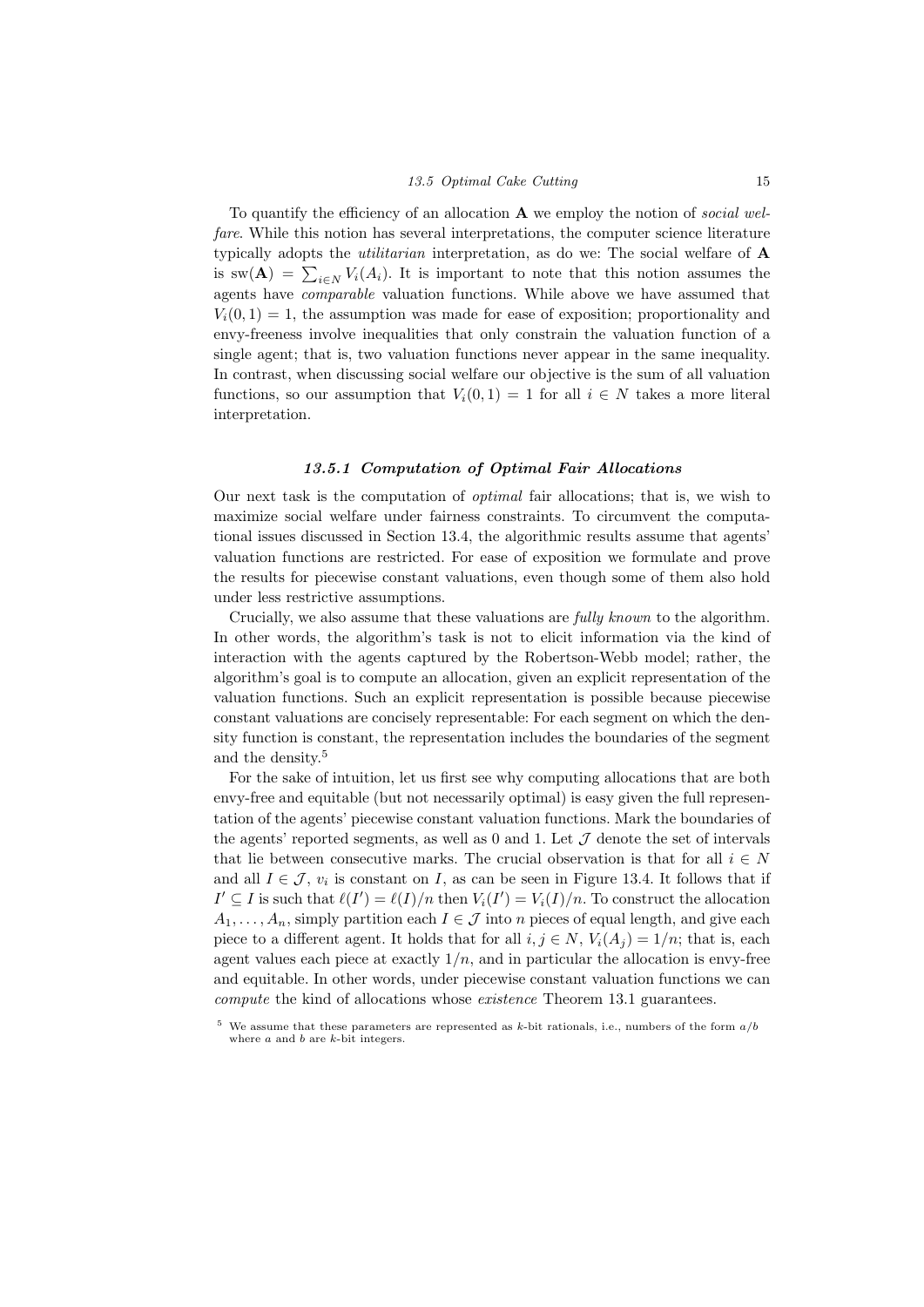

Figure 13.4 An illustration of piecewise contant value density functions, where  $n = 2$  and the area under the density function of agent 1 (resp., agent 2) is filled with horizontal (resp., vertical) lines. The boundaries of the segments reported by the agents are marked by white circles. Note that both value density functions are constant between every pair of consecutive marks.

More generally, suppose that the piece  $A_i$  allocated to j consists of a fraction  $f_{jI}$  interval I, for every  $I \in \mathcal{J}$ ; then for every  $i \in N$ ,  $V_i(A_j) = \sum_{I \in \mathcal{J}} f_{jI} V_i(I)$ . Since envy-freeness, proportionality, and equitability are linear constraints on the values of allocated pieces, this observation directly allows us to compute optimal allocations among the allocations satisfying any of these fairness properties, or even pairs of properties.<sup>6</sup> For example, to compute optimal proportional allocations we can solve the following linear program (Cohler et al., 2011):

$$
\max \sum_{i=1}^{n} \sum_{I \in \mathcal{J}} f_{iI} V_i(I) \tag{13.1}
$$

$$
\text{s.t. } \sum_{i=1}^{n} f_{iI} \le 1 \ \forall I \in \mathcal{J} \tag{13.2}
$$

$$
\sum_{I \in \mathcal{J}} f_{iI} V_i(I) \ge \frac{1}{n} \,\forall i \in N \tag{13.3}
$$

$$
f_{iI} \ge 0 \,\,\forall i \in N, I \in \mathcal{J} \tag{13.4}
$$

The social welfare objective is formulated as Equation (13.1). Equation (13.2) ensures that the fractions of interval  $I$  that are allocated sum up to at most  $1$ , and (13.4) guarantees that these fractions are non-negative. The proportionality constraint is formulated as Equation (13.3).

In contrast, as in Section 13.4 (cf. Theorem 13.5), when contiguous allocations are required the problem becomes much harder.

Theorem 13.8 (Bei et al., 2012) Given explicit piecewise constant valuation functions and assuming that the allocation must be proportional and contiguous, the optimal social welfare is NP-hard to approximate to a factor of  $\Omega(\sqrt{n})$ .

<sup>&</sup>lt;sup>6</sup> It is pointless to talk about satisfying all three properties together because envy-freeness implies proportionality.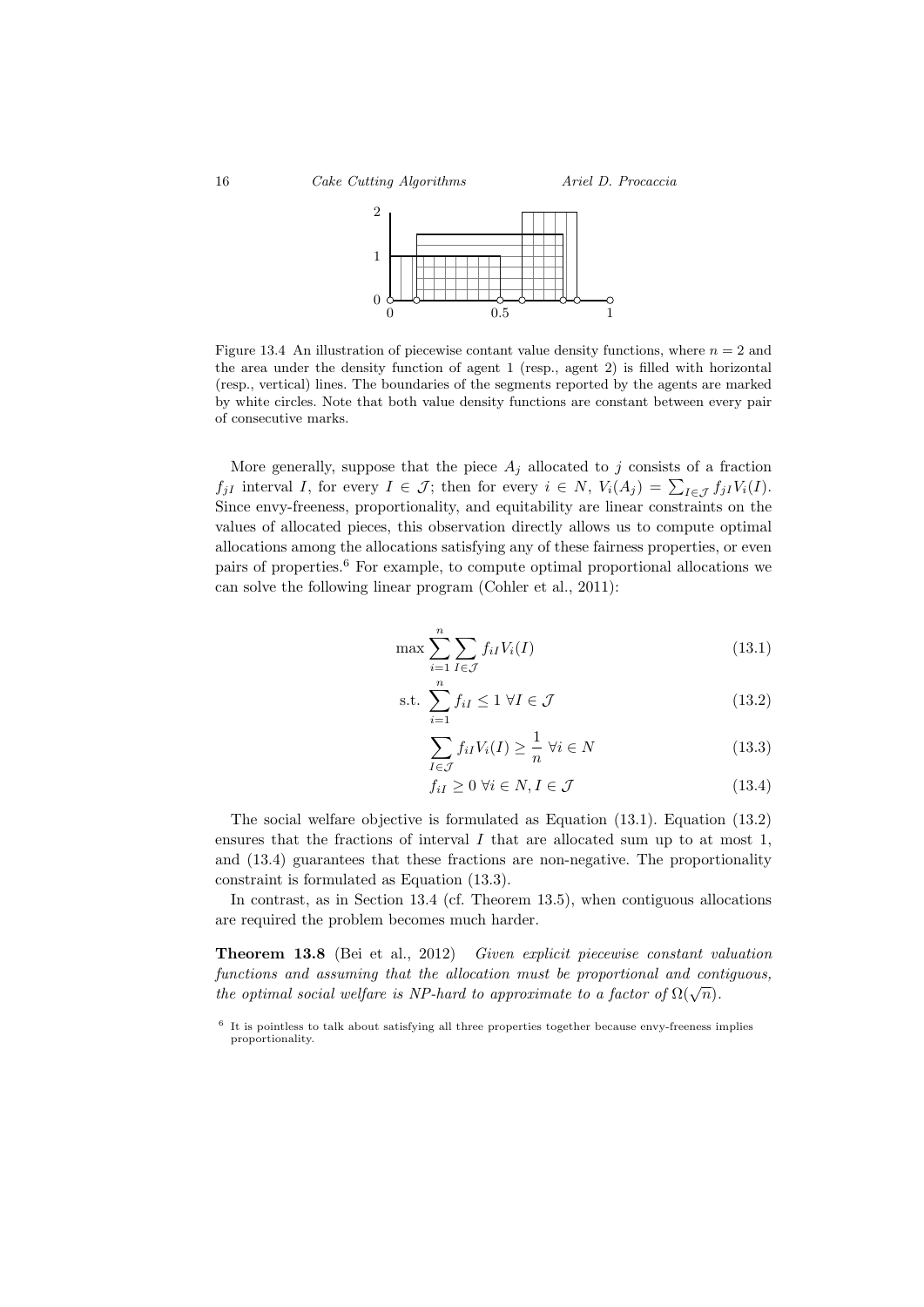#### 13.5.2 The Price of Fairness

The results of Section 13.5.1 enable the computation of optimal fair allocations; but how good are these allocations? The fairness constaints cause a degradation in social welfare, which can be measured using the price of fairness. The price of proportionality (resp., envy-freeness, equitability) is the worst-case (over agents' valuation functions) ratio between the social welfare of the optimal allocation, and the social welfare of the optimal proportional (resp., envy-free, equitable) allocation.

**Theorem 13.9** (Caragiannis et al., 2009) The price of proportionality is  $\Theta(\sqrt{n})$ .

To establish the upper bound, we must show that for any collection of valuation functions, the ratio between the social welfare of the optimal allocation and the optimal proportional allocation is  $O(\sqrt{n})$ . The lower bound only requires producing one example of valuation functions such that this ratio is  $\Omega(\sqrt{n})$ .

*Proof of Theorem 13.9* To prove the upper bound, let  $V_1, \ldots, V_n$  be the agents' valuation functions, and let  $\mathbf{A}^*$  be the optimal allocation. Let  $L = \{i \in N : M(i) > 1, (j) > 1, (j) > 1, (j) > 1, (j) > 1, (j) > 1, (j) > 1, (j) > 1, (j) > 1, (j) > 1, (j) > 1, (j) > 1, (j) > 1, (j) > 1, (j) > 1, (j) > 1, (j) > 1, (j) > 1, (j) > 1, (j) > 1,$  $V_i(A_i^*) \geq 1/\sqrt{n}$  be the set of "large" agents, and  $S = N \setminus L$  be the set of "small" agents. We consider two cases.

Case 1:  $|L| \ge \sqrt{n}$ . It follows from the assumption that  $|S| \le n - \sqrt{n}$ . Define an allocation **A** as follows. For each  $i \in S$ , reallocate  $A_i^*$  among the agents in S so that for each  $j \in S$ ,  $V_j(A_j \cap A_i^*) \geq V_j(A_i^*)/|S|$ ; this can even be done algorithmically (although only existence is required), e.g., using (a slight variation of) the Even-Paz protocol. For each  $i \in L$ , we reallocate  $A_i^*$  among the agents in  $\{i\} \cup S$  so that

$$
V_i(A_i \cap A_i^*) \ge \sqrt{n} \cdot \frac{V_i(A_i^*)}{\sqrt{n} + |S|},
$$

and for all  $j \in S$ ,

$$
V_j(A_j \cap A_i^*) \ge \frac{V_j(A_i^*)}{\sqrt{n} + |S|}.
$$

This can be done, e.g., by creating  $\sqrt{n}-1$  copies of agent i with identical valuations and running the Even-Paz algorithm with the  $\sqrt{n}$  identical agents and the agents and the agents in S.

Note that the allocation  $A_1, \ldots, A_n$  is proportional, because for all  $i \in L$ ,

$$
V_i(A_i) \ge \sqrt{n} \cdot \frac{V_i(A_i^*)}{\sqrt{n} + |S|} \ge \frac{1}{\sqrt{n} + |S|} \ge \frac{1}{n},
$$

and for all  $i \in S$ ,

$$
V_i(A_i) \ge \sum_{j \in L} \frac{V_i(A_j^*)}{\sqrt{n} + |S|} + \sum_{j \in S} \frac{V_i(A_j^*)}{|S|} \ge \frac{\sum_{j \in N} V_i(A_j^*)}{n} = \frac{1}{n}.
$$

Moreover, for each  $i \in N$ ,  $V_i(A_i) \geq V_i(A_i^*)/\sqrt{n}$ , hence it holds that  $sw(\mathbf{A}) \geq$ sw( $\mathbf{A}^*$ )/ $\sqrt{n}$ ; the ratio is at most  $\sqrt{n}$ .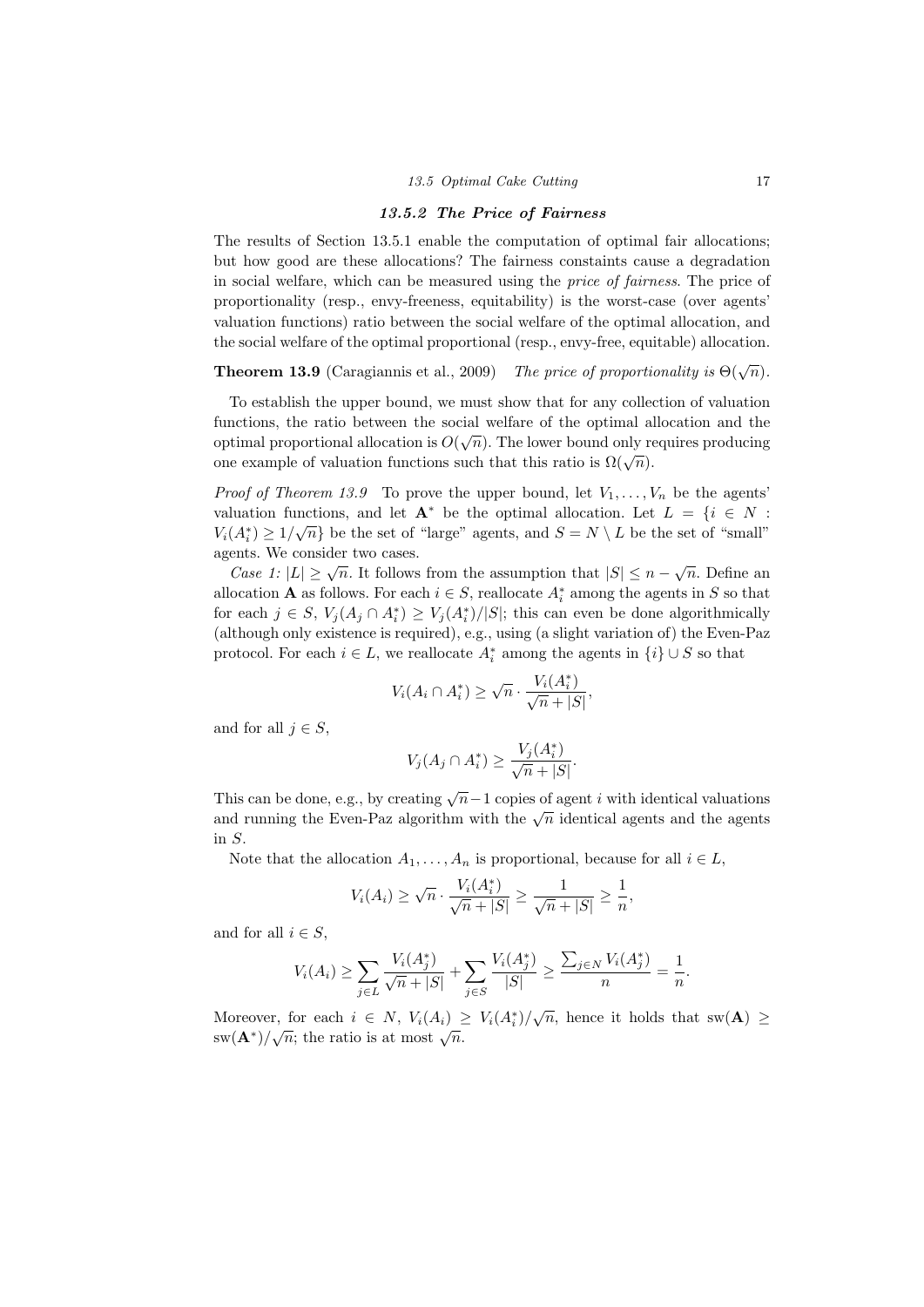18 Cake Cutting Algorithms Ariel D. Procaccia

Case 2:  $|L| < \sqrt{n}$ . Observe that  $sw(A^*) \leq |L| + |S|/\sqrt{n} < 2\sqrt{n}$ , while for any proportional allocation  $\mathbf{A}$ ,  $\mathbf{sw}(\mathbf{A}) \ge \sum_{i \in N} 1/n = 1$ ; the ratio is  $O(\sqrt{n})$ .

To establish the lower bound, consider the following valuation functions. The set To establish the lower bound, consider the lonowing variation functions. The set<br>of agents  $L \subseteq N$  now contains exactly  $\sqrt{n}$  agents, each uniformly interested only in a single interval of length  $1/\sqrt{n}$ , such that for  $i, j \in L$  the two desired intervals are disjoint. The set of agents  $S = N \setminus L$  contains  $n - \sqrt{n}$  agents that desire the entire cake uniformly.

The optimal allocation  $A^*$  gives each agent in L its desired interval, hence sw( $\mathbf{A}^*$ ) =  $\sqrt{n}$ . In contrast, any proportional allocation  $\mathbf{A}$  would have to give an interval of length  $1/n$  to each agent in S, leaving only  $1/\sqrt{n}$  by length to the agents in L. With their density of  $\sqrt{n}$ , it must hold that  $\sum_{i \in L} V_i(A_i) \le \sqrt{n}/\sqrt{n} = 1$ , while in *E*: With then density of  $\sqrt{n}$ , it must note that  $\sum_{i\in L} \sqrt[n]{\sum_{i\in L} n_i}$ .<br> $\sum_{i\in S} V_i(A_i) \leq 1$ . Thus, sw(**A**)  $\leq 2$ ; the ratio is  $\Omega(\sqrt{n})$ .  $\Box$ 

Two comments on the theorem and its proof are in order. First, the lower bound Two comments on the theorem and its proof are in order. This, the lower bound<br>of  $\Omega(\sqrt{n})$  also applies to the price of envy-freeness, because every envy-free allocation is proportional. However, no nontrivial  $o(n)$  upper bound on the price of envy-freeness is known. Second, the valuation functions used in the lower bound construction are piecewise uniform, so one cannot hope to circumvent this negative result by restricting the valuation functions. It is not hard to see that a similar construction only admits severely suboptimal equitable allocations, and indeed the price of equitability is steep.

#### **Theorem 13.10** (Caragiannis et al., 2009) The price of equitability is  $\Theta(n)$ .

While the price of equitability is significantly higher than the price of proportionality, the comparison relies on a worst-case notion, and it could be the case that there are instances where the optimal equitable allocation is superior to the optimal proportional allocation in terms of social welfare. The last technical result for this chapter rules out this situation, even if we replace proportionality by the stronger envy-freeness requirement; for ease of exposition we formulate and prove the theorem for piecewise constant valuations.

Theorem 13.11 (Brams et al., 2012) Given piecewise constant valuation functions  $V_1, \ldots, V_n$ , let  $\mathbf{A}^*$  be the optimal equitable allocation and let  $\mathbf{A}^{**}$  be the optimal envy-free allocation. Then  $sw(A^*) \leq sw(A^{**})$ .

The theorem's proof draws on a connection between cake cutting and linear Fisher markets. Instead of a single heterogeneous divisible good, the market includes a set  $G = \{1, \ldots, m\}$  of homogeneous divisible goods. The utility of good j for agent i is denoted by  $u_{ij}$ . An allocation gives each agent  $i \in N$  a fraction  $f_{ij}$  of good j such that for all  $j \in G$ ,  $\sum_{i \in N} f_{ij} \leq 1$ . The utility of agent i for an allocation is  $\sum_{j\in G} f_{ij}u_{ij}$ .

Consider a cake allocation  $A$ , and let the set of goods be the pieces in  $A$ , i.e., good j corresponds to the piece  $A_j$ , and  $u_{ij} = V_i(A_j)$ . We claim that given an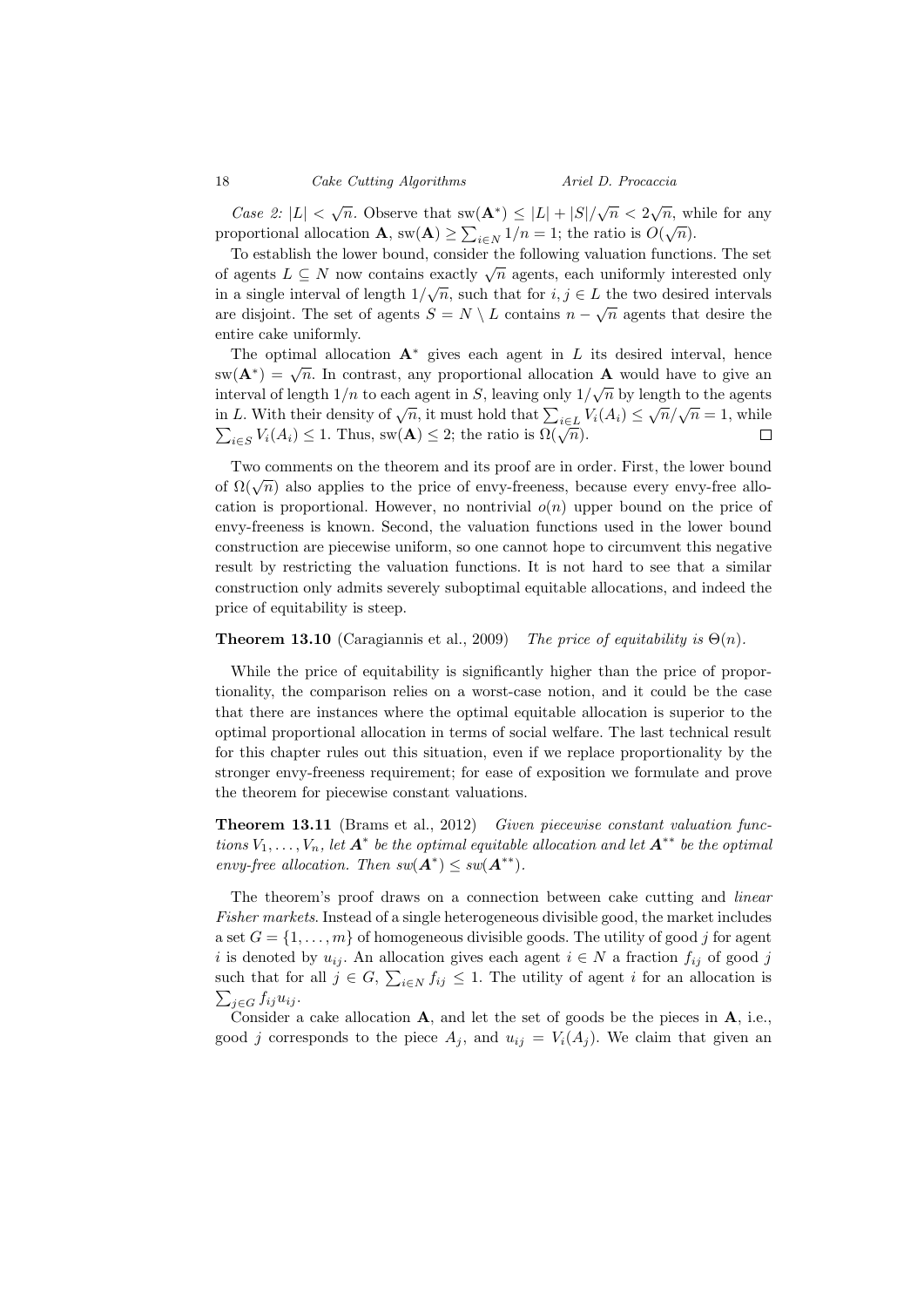allocation  $\mathbf{f} = (f_{ij})_{i \in N, j \in G}$  in the Fisher market, there is an allocation  $\mathbf{A}'$  in the corresponding cake cutting setting such that  $V_i(A'_j) = \sum_{k \in G} f_{jk} u_{ik}$  for all  $i, j \in N$ ; that is, agents' utilities in the Fisher market can be replicated in the cake cutting setting. This claim can be established via similar arguments to the ones we have seen in Section 13.5.1: Each piece  $A_i$  is divides into intervals such that each interval is valued uniformly by all agents, and then an  $f_{ij}$ -fraction (by length) of each of these intervals is added to the piece  $A_i'$ .

Lemma 13.12 (see, e.g., Vazirani, 2007) Consider a linear Fisher market where agent  $i \in N$  has budget  $e_i$ ,  $\sum_{i \in N} e_i = 1$ , and for every  $j \in G$  there is  $i \in N$  such that  $u_{ij} > 0$ . Then there exists a price vector  $p = (p_1, \ldots, p_m)$  such that  $p_j > 0$  for all  $j \in G$  and  $\sum_{j \in G} p_j = 1$ , and an allocation  $f$  such that:

- 1. Goods are fully allocated: For all  $j \in G$ ,  $\sum_{i \in N} f_{ij} = 1$ .
- 2. Agents only get their most profitable goods under the price vector  $p$ : For all  $i \in N, j \in G$ , if  $f_{ij} > 0$  then  $j \in argmax_{k \in G} u_{ik}/p_k$ .
- 3. Agents spend their entire budgets: For all  $i \in N$ ,  $\sum_{j \in G} f_{ij} p_j = e_i$ .

Proof of Theorem 13.11 Consider the optimal equitable allocation A<sup>∗</sup>. We construct a linear Fisher market where good j corresponds to  $A_j^*$ , and  $u_{ij} = V_i(A_j^*)$ . We also set the agents' budgets to be identical:  $e_i = 1/n$  for all  $i \in N$ . Using Lemma  $13.12$  we obtain an allocation  $f$  in the Fisher market satisfying properties 1–3. Construct an allocation A that corresponds to the Fisher market allocation, as explained above. We claim that **A** is an envy-free allocation and  $sw(A) \ge sw(A^*)$ .

The envy-freeness of A follows directly from the assumptions that the price of each agent's bundle is exactly  $1/n$  and each agent receives only items that maximize the ratio of utility to price. Formally, for an agent  $i \in N$  let  $r_i^* = \max_{j \in G} u_{ij}/p_j$ ; then

$$
V_i(A_i) = \sum_{j \in G} f_{ij} u_{ij} = \sum_{j \in G} f_{ij} \frac{u_{ij}}{p_j} p_j = \sum_{j \in G} f_{ij} r_i^* p_j = \frac{r_i^*}{n},
$$
(13.5)

where the third transition follows from the second property in Lemma 13.12, and the fourth transition follows from the third property and  $e_i = 1/n$ . Likewise,

$$
V_i(A_k) = \sum_{j \in G} f_{kj} u_{ij} = \sum_{j \in G} f_{kj} \frac{u_{ij}}{p_j} p_j \le \sum_{j \in G} f_{kj} r_i^* p_j = \frac{r_i^*}{n}.
$$

Next we prove that  $sw(A) \ge sw(A^*)$ . Since  $A^*$  is equitable there exists  $\alpha > 0$ such that  $V_i(A_i^*) = \alpha$  for all  $i \in N$ ; hence  $sw(A^*) = n\alpha$ . We also know from Equation (13.5) that  $sw(A) = \frac{1}{n} \sum_{i \in N} r_i^*$ . By definition,  $r_i^* \geq u_{ii}/p_i$ ; recall that  $u_{ii} = V_i(A_i^*) = \alpha$ . We conclude that

$$
sw(\mathbf{A}) = \frac{1}{n} \sum_{i \in N} r_i^* \ge \frac{1}{n} \sum_{i \in N} \frac{u_{ii}}{p_i} = \frac{\alpha}{n} \sum_{i \in N} \frac{1}{p_i} \ge \frac{\alpha}{n} n^2 = n\alpha = sw(\mathbf{A}^*),
$$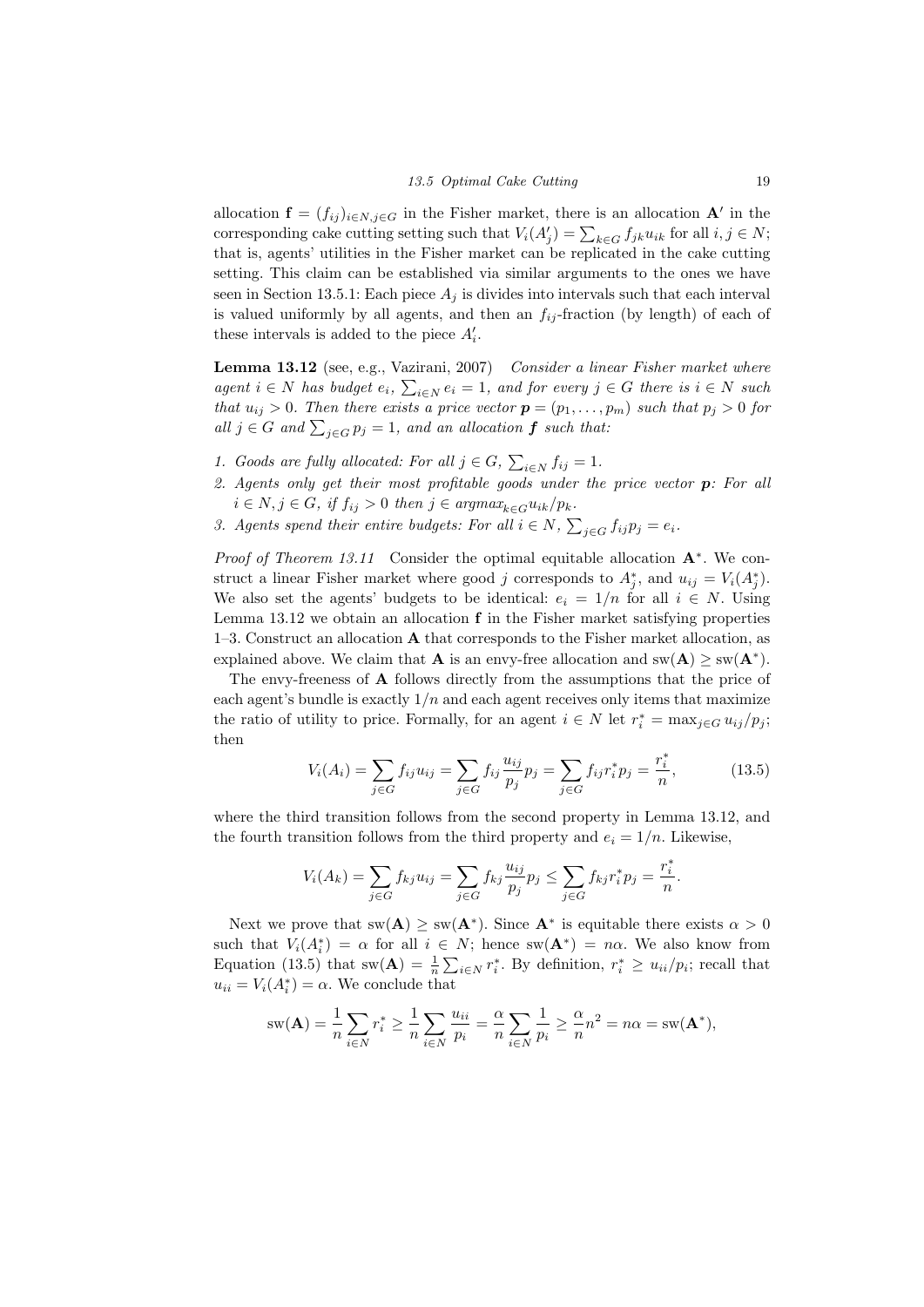20 Cake Cutting Algorithms Ariel D. Procaccia

where the fourth transition holds because  $\sum_{i\in N} p_i = 1$ , and therefore the sum  $\sum_{i\in N} (1/p_i)$  is minimized when  $p_i = 1/n$  for all  $i \in N$ .  $\Box$ 

#### 13.6 Bibliography and Further Reading

Section 13.4 covers complexity results due to Edmonds and Pruhs (2006a), Stromquist (2008), Procaccia (2009), and Kurokawa et al. (2013). The result of Stromquist (2008) was generalized by Deng et al. (2012). Other papers on the complexity of cake cutting include the ones by Woeginger and Sgall (2007), Magdon-Ismail et al. (2003), and Balkanski et al. (2014). A beautiful paper by Edmonds and Pruhs (2006b) circumvents Theorem 13.2 by designing a randomized, approximately proportional algorithm that requires only  $O(n)$  queries in the Robertson-Webb model.

Section 13.5 includes results by Caragiannis et al. (2009), Cohler et al. (2011), Brams et al. (2012), and Bei et al. (2012); all of these papers contain numerous results that are not covered here. The complexity of cake cutting with contiguous pieces but without fairness constraints is explored by Aumann et al. (2013). The price of fairness was independently proposed by Caragiannis et al. (2009) and Bertsimas et al.  $(2011)$ ; the concept is inspired by the *price of stability* (Anshelevich et al., 2004). Aumann and Dombb (2010) study the price of fairness under the restriction that allocations are contiguous. Arzi et al. (2011) show that (when pieces are contiguous) the optimal fair allocation can actually be better if a piece of cake is discarded, and quantify the potential benefit. It is also worth mentioning that the problem of interpersonal comparison of utility has been extensively debated by philosophers and economists; for more information see the survey by Hammond (1991).

This chapter does not attempt to cover game-theoretic issues in cake cutting. A simple randomized strategyproof, envy-free algorithm was independently discovered by Chen et al. (2013) and Mossel and Tamuz (2010). Chen et al. (2013) also design a more intricate deterministic strategyproof envy-free algorithm for piecewise uniform valuation functions, which is generalized by Aziz and Ye (2014); under the same assumption, Maya and Nisan (2012) give a characterization of strategyproof, Pareto-efficient cake cutting algorithms. Nash equilibria of cake cutting algorithms are studied by Nicolò and Yu (2008) and Brânzei and Miltersen (2013).

This chapter also avoids nonconstructive existence results, focusing on algorithmic results instead. The book by Barbanel (2005) is a good source of information about existence results in fair division.

Additional cake cutting research has recently explored a variety of questions. For example, Brams et al. (2013) show that Pareto-efficient, envy-free, and equitable allocations may not exist when  $n \geq 3$ ; Lindner and Rothe (2009) aim to design algorithms that provide guarantees with respect to the number of envy relations between pairs of agents; Zivan (2011) establishes a tradeoff between the strength of proportionality guarantees (which he interprets as the level of trust between agents)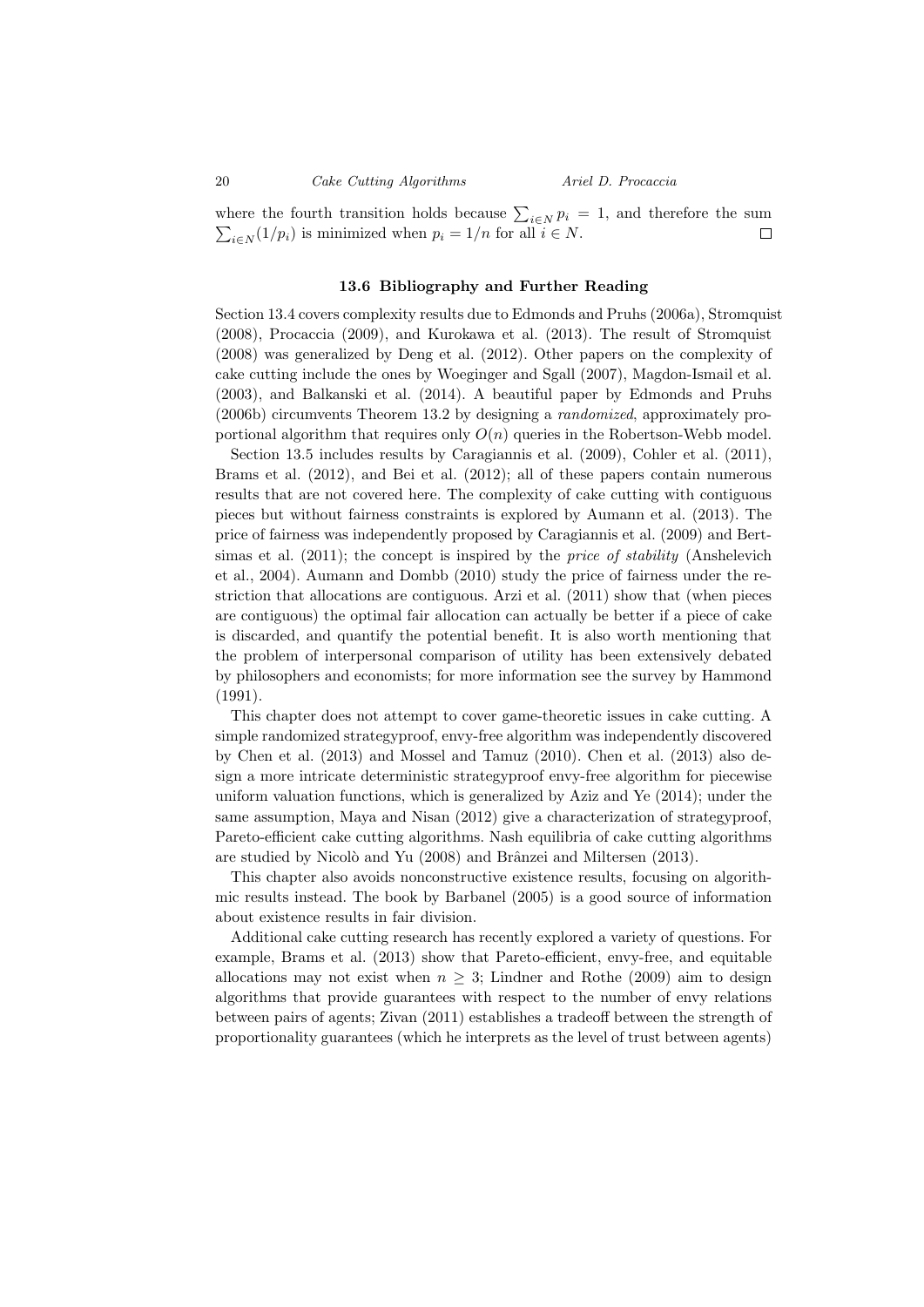and social welfare; Caragiannis et al. (2011) investigate the approximate fairness guarantees that can be achieved when agents' valuation functions are non-additive; and Brânzei et al. (2013) study externalities in cake cutting.

In a recent paper, Ghodsi et al. (2011) suggested that fair division theory can be applied to the problem of allocating computational resources (e.g., CPU, RAM) in cluster computing environments. Users are modeled as having Leontief preferences, meaning that they demand the resources in fixed proportions. While the model is somewhat different, it has much in common with the cake cutting model. Other papers that study this research direction include papers by Dolev et al. (2012), Gutman and Nisan (2012), Parkes et al. (2014), and Kash et al. (2014).

#### 13.7 Acknowledgements

The author thanks Yair Dombb and Eric Pacuit for their very helpful reviews of this chapter. The author is partially supported by the National Science Foundation under grants CCF-1215883 and IIS-1350598.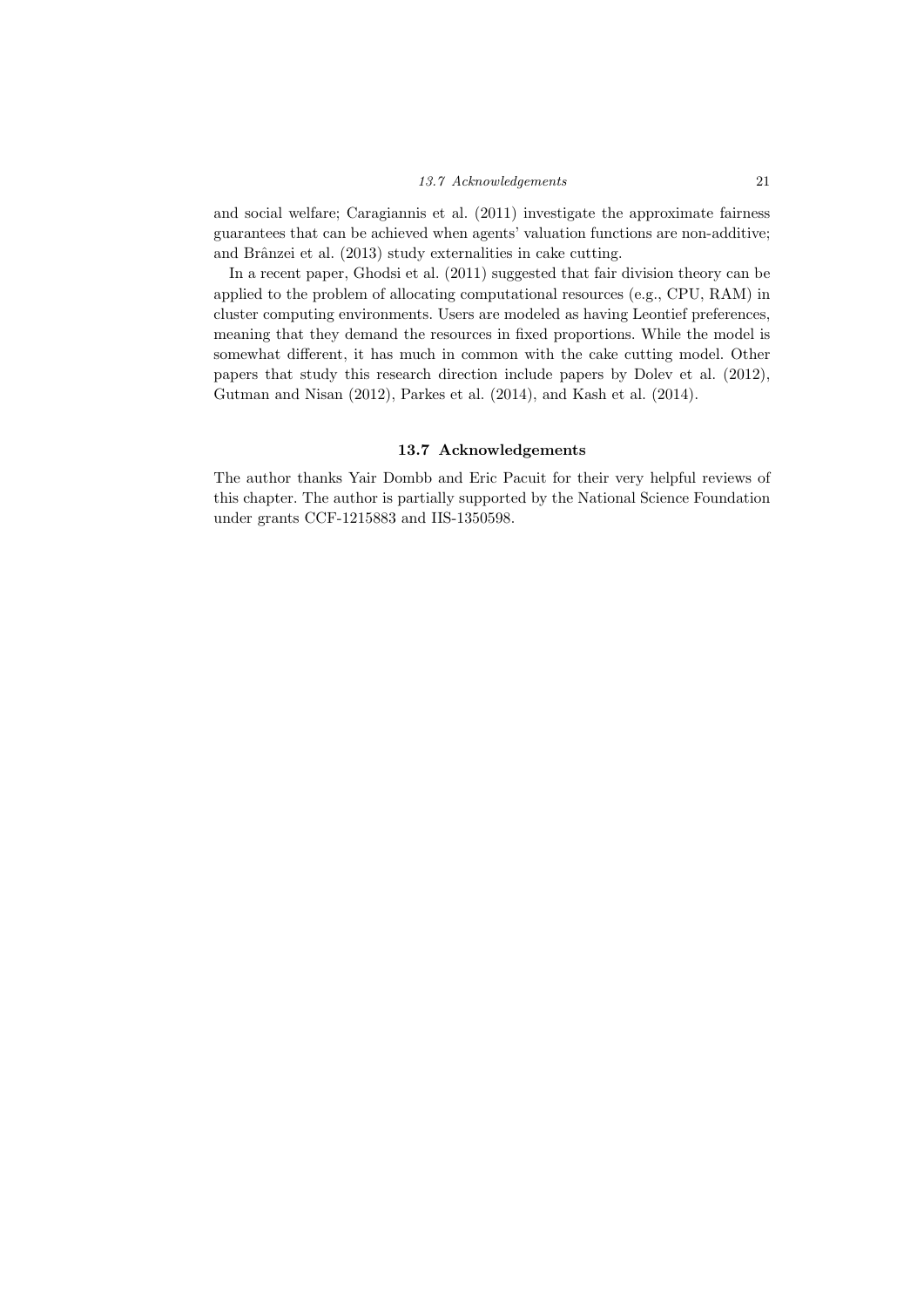## References

- N. Alon. Splitting necklaces. Advances in Mathematics, 63:241–253, 1987.
- E. Anshelevich, A. Dasgupta, J. M. Kleinberg, E. Tardos, T. Wexler, and T. Roughgarden. The price of stability for network design with fair cost allocation. In Proceedings of the 45th Symposium on Foundations of Computer Science (FOCS), pages 295–304, 2004.
- O. Arzi, Y. Aumann, and Y. Dombb. Throw one's cake and eat it too. In Proceedings of the 4th International Symposium on Algorithmic Game Theory  $(SAGT)$ , pages 69–80, 2011.
- Y. Aumann and Y. Dombb. The efficiency of fair division with connected pieces. In Proceedings of the 6th Conference on Web and Internet Economics (WINE), pages 26–37, 2010.
- Y. Aumann, Y. Dombb, and A. Hassidim. Computing socially-efficient cake divisions. In Proceedings of the 12th International Conference on Autonomous Agents and Multi-Agent Systems (AAMAS), pages 343–350, 2013.
- H. Aziz and C. Ye. Cake cutting algorithms for piecewise constant and piecewise uniform valuations. In Proceedings of the 10th Conference on Web and Internet Economics (WINE), 2014. Forthcoming.
- E. Balkanski, S. Brânzei, D. Kurokawa, and A. D. Procaccia. Simultaneous cake cutting. In Proceedings of the 28th AAAI Conference on Artificial Intelligence  $(AAAI)$ , pages 566–572, 2014.
- J. B. Barbanel. The Geometry of Efficient Fair Division. Cambridge University Press, 2005.
- X. Bei, N. Chen, X. Hua, B. Tao, and E. Yang. Optimal proportional cake cutting with connected pieces. In Proceedings of the 26th AAAI Conference on Artificial Intelligence (AAAI), pages 1263–1269, 2012.
- D. Bertsimas, V. F. Farias, and N. Trichakis. The price of fairness. Operations Research, 59(1):17–31, 2011.
- S. J. Brams and A. D. Taylor. An envy-free cake division protocol. The American Mathematical Monthly, 102(1):9–18, 1995.
- S. J. Brams and A. D. Taylor. Fair Division: From Cake-Cutting to Dispute Resolution. Cambridge University Press, 1996.
- S. J. Brams, A. D. Taylor, and W. S. Zwicker. A moving-knife solution to the fourperson envy-free cake-division problem. Proceedings of the American Mathematical Society, 125(2):547–554, 1997.
- S. J. Brams, M. A. Jones, and C. Klamler. Better ways to cut a cake. Notices of the AMS, 53(11):1314–1321, 2006.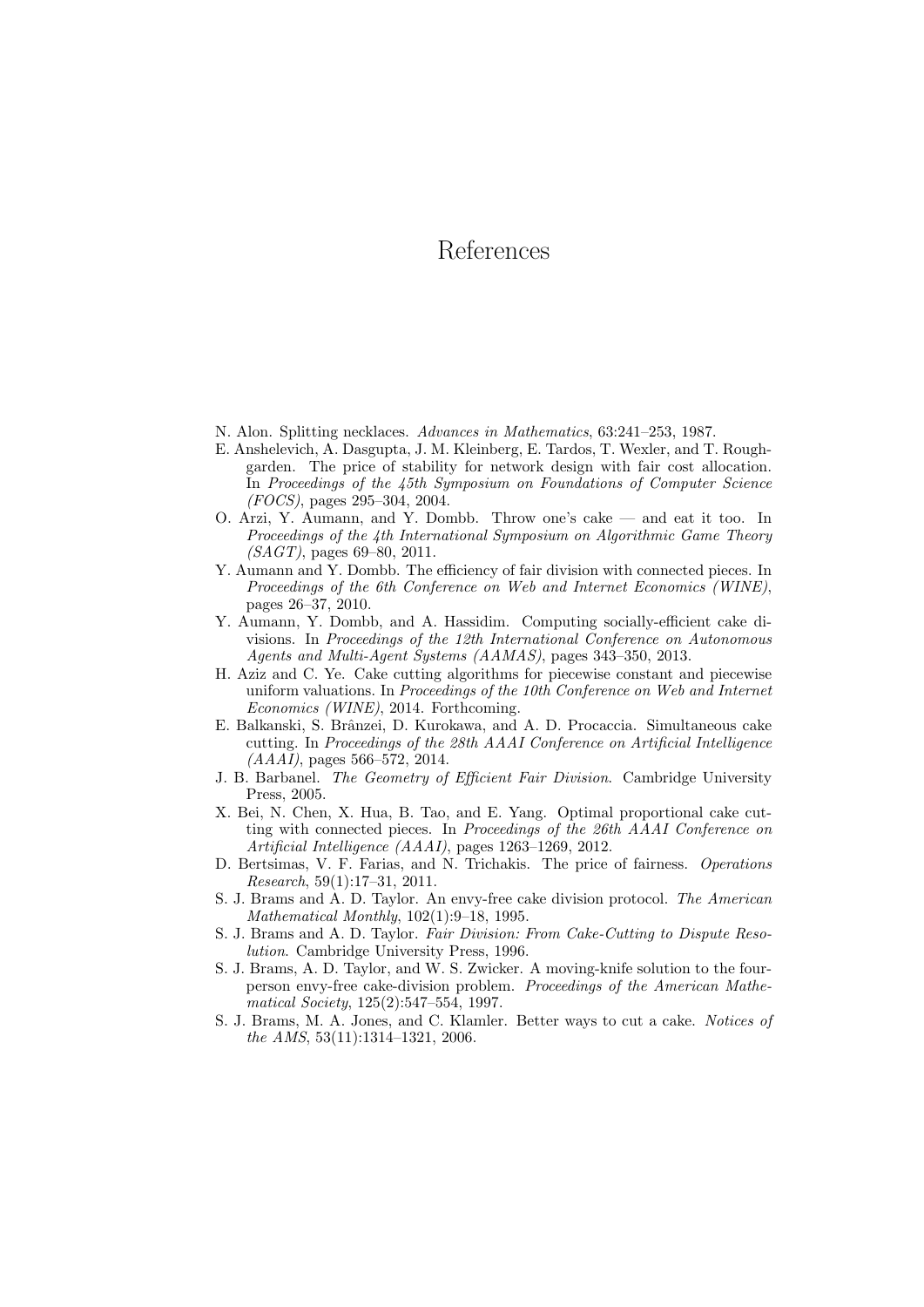#### References 23

- S. J. Brams, M. Feldman, J. Morgenstern, J. K. Lai, and A. D. Procaccia. On maxsum fair cake divisions. In Proceedings of the 26th AAAI Conference on Artificial Intelligence (AAAI), pages 1285–1291, 2012.
- S. J. Brams, M. A. Jones, and C. Klamler. N-person cake-cutting: There may be no perfect division. The American Mathematical Monthly, 120(1):35–47, 2013.
- S. Brânzei and P. B. Miltersen. Equilibrium analysis in cake cutting. In *Proceedings* of the 12th International Conference on Autonomous Agents and Multi-Agent Systems (AAMAS), pages 327–334, 2013.
- S. Brânzei, A. D. Procaccia, and J. Zhang. Externalities in cake cutting. In Proceedings of the 23rd International Joint Conference on Artificial Intelligence  $(IJCAI)$ , pages 55–61, 2013.
- I. Caragiannis, C. Kaklamanis, P. Kanellopoulos, and M. Kyropoulou. The efficiency of fair division. In Proceedings of the 5th Conference on Web and Internet Economics (WINE), pages 475–482, 2009.
- I. Caragiannis, J. K. Lai, and A. D. Procaccia. Towards more expressive cake cutting. In Proceedings of the 22nd International Joint Conference on Artificial Intelligence (IJCAI), pages 127–132, 2011.
- Y. Chen, J. K. Lai, D. C. Parkes, and A. D. Procaccia. Truth, justice, and cake cutting. Games and Economic Behavior, 77:284–297, 2013.
- Y. J. Cohler, J. K. Lai, D. C. Parkes, and A. D. Procaccia. Optimal envy-free cake cutting. In Proceedings of the 25th AAAI Conference on Artificial Intelligence  $(AAAI)$ , pages 626–631, 2011.
- X. Deng, Q. Qi, and A. Saberi. Algorithmic solutions for envy-free cake cutting. Operations Research, 60(6):1461–1476, 2012.
- D. Dolev, D. G. Feitelson, J. Y. Halpern, R. Kupferman, and N. Linial. No justified complaints: On fair sharing of multiple resources. In Proceedings of the 3rd Innovations in Theoretical Computer Science Conference (ITCS), pages 68– 75, 2012.
- L. E. Dubins and E. H. Spanier. How to cut a cake fairly. American Mathematical Monthly, 68(1):1–17, 1961.
- J. Edmonds and K. Pruhs. Cake cutting really is not a piece of cake. In Proceedings of the 17th Annual ACM-SIAM Symposium on Discrete Algorithms (SODA), pages 271–278, 2006a.
- J. Edmonds and K. Pruhs. Balanced allocations of cake. In Proceedings of the 47th Symposium on Foundations of Computer Science (FOCS), pages 623– 634, 2006b.
- S. Even and A. Paz. A note on cake-cutting. Discrete Applied Mathematics, 7: 285–296, 1984.
- A. Ghodsi, M. Zaharia, B. Hindman, A. Konwinski, S. Shenker, and I. Stoica. Dominant resource fairness: Fair allocation of multiple resource types. In Proceedings of the 8th USENIX Conference on Networked Systems Design and Implementation (NSDI), pages 24–37, 2011.
- A. Gutman and N. Nisan. Fair allocation without trade. In Proceedings of the 11th International Conference on Autonomous Agents and Multi-Agent Systems (AAMAS), pages 719–728, 2012.
- P. Hammond. Interpersonal comparisons of utility: Why and how they are and should be made. In J. Elster and J. Roemer, editors, Interpersonal Comparisons of Well-Being, pages 200–254. Cambridge University Press, 1991.